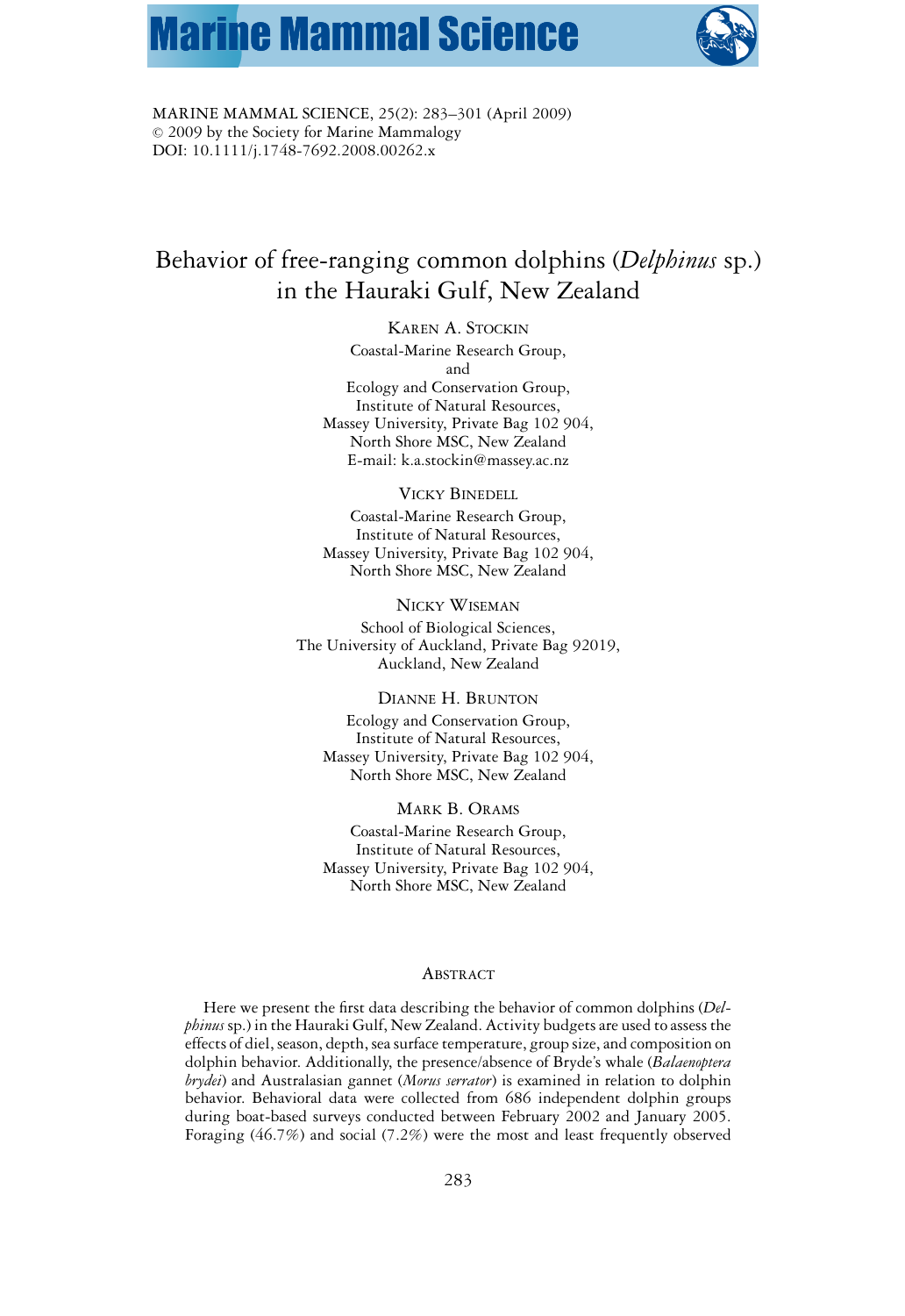behaviors, respectively. Travel (28.9%), mill (9.5%), and rest (7.7%) accounted for the remainder of the activity budget. Behavior varied seasonally, with the highest proportion of foraging and resting groups observed during the spring and autumn, respectively. Behavior also varied with water depth, with foraging animals observed in the deepest and resting groups recorded in the shallowest regions of the Hauraki Gulf. A correlation between group size and behavior was evident, although behavior did not vary with the composition of dolphin groups. Resting, milling, and socializing animals were more frequently observed in smaller group sizes. Foraging behavior was prevalent in both small and large group sizes, suggesting foraging plasticity exists within this population. Behavior differed between single- and multispecies groups, with foraging more frequent in multispecies groups. Resting, milling, or socializing was rarely observed in the presence of any associated species, indicating the primary mechanism for association is likely prey related.

Key words: common dolphin, *Delphinus*, seasonality, feeding area, Hauraki Gulf, New Zealand.

There is growing support within the international community for special consideration to be given for areas that are deemed significant ecosystems or habitats for a species or population. For example, habitats that are associated with fundamental biological processes (*e.g.*, feeding, resting, and breeding) may be nominated as special areas of conservation (SACs). However, the identification of such SACs for species conservation inherently relies on a sound understanding of the behavior of that species. Typically, cetacean behavior reflects habitat use, and thus may be influenced by parameters such as time of day (*e.g.*, Baird *et al*. 2002, Stafford *et al*. 2005), season (e.g., Bräger 1993, Stockin et al. 2001), water depth (e.g., Cañadas *et al.* 2002), bottom topography (*e.g.*, MacLeod and Zuur 2005), and tidal flow (*e.g.*, Acevedo 1991, Gregory and Rowden 2001). Such parameters act as correlates of food and shelter availability within the environment.

Very little is known about the behavior of free-ranging common dolphins (*Delphinus* spp.) worldwide. Foraging strategies (Gallo Reynoso 1991, Neumann and Orams 2003, Burgess 2006) and respiration patterns (Ferretti *et al*. 1998) have been examined in some populations, although there is a general lack of behavioral data available for the genus. In Greece, behavioral data have been systematically collected for shortbeaked common dolphins (*Delphinus delphis*) for over a decade, although these data remain unpublished due to more urgent concerns regarding the critical conservation status of the population (*e.g.*, Bearzi *et al*. 2003, Bearzi 2007, Bearzi *et al*. 2008). Some insights into the behavior of Mediterranean common dolphins have recently been detailed by Cañadas and Hammond (2008), although those data represent habitat modeling rather than behavioral activity budgets *per se*. Other behavioral data for both short- and long-beaked (*D. capensis*) common dolphins observed off California have additionally been reported (Bearzi 2005, 2006), although currently, just one activity budget for the genus appears within the published literature (Neumann 2001). This activity budget describes the behavioral states of common dolphins in the Bay of Plenty, a region *ca.* 100 km east of the Hauraki Gulf, New Zealand. Thus, our understanding of common dolphin behavior is extremely poor. This should be of concern to managers because this information is necessary to identify critical habitats necessary for biological processes such as feeding and breeding.

New Zealand common dolphins (*Delphinus* sp.) lack taxonomic confirmation, yet exhibit extensive morphological variation (Stockin and Visser 2005). Despite being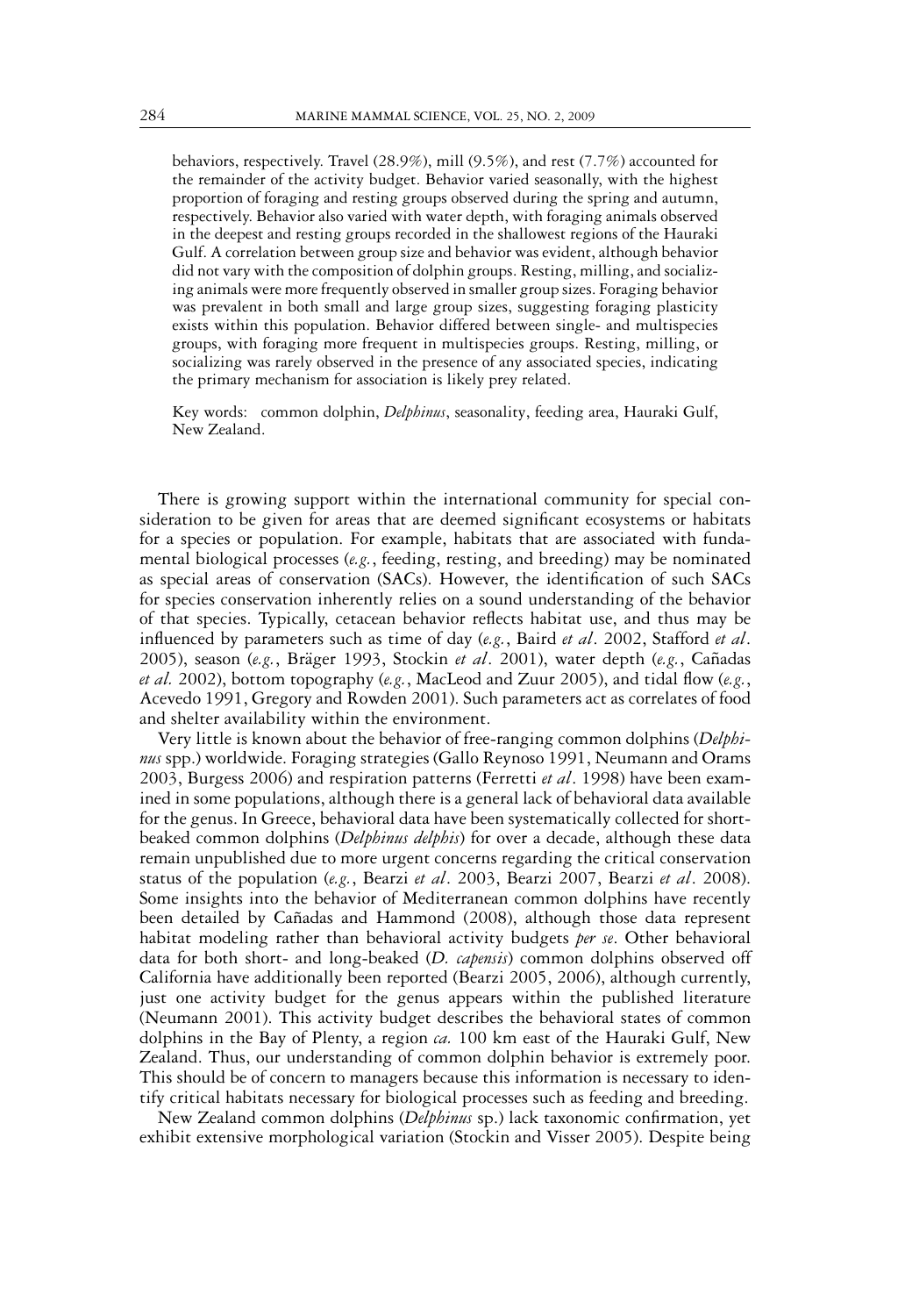the most abundant cetacean species in the Hauraki Gulf (Stockin *et al.* 2008*a*), little is known about their use of these waters. Thus, to better understand the use and importance of the Hauraki Gulf, we examined the activity budget of common dolphins using this region. Based on extrinsic and intrinsic factors that can affect behavior, we assessed the activity budget of common dolphins in relation to diel, season, depth, sea surface temperature (SST), group size, and group composition. Additionally, behavioral differences between single- and multispecies groups were investigated using presence/absence of the Bryde's whale (*Balaenoptera brydei*) and Australasian gannet (*Morus serrator*). The proportion of time that common dolphins spend devoted to key activity states (forage, mill, rest, social, and travel) was examined, and compared to Neumann (2001) and other available data in order to assess differences in habitat use. In particular, this study considered the importance of the Hauraki Gulf as a potential feeding ground for common dolphins.

#### MATERIALS AND METHODS

#### *Study Site*

The Hauraki Gulf (Fig. 1) is a shallow (60 m maximum depth), semi-enclosed body of temperate water (Manighetti and Carter 1999) on the east coast of North Island, New Zealand (36◦10 –37◦10 S, 174◦40 –175◦30 E). Influenced by the subtropical East Auckland Current (EAUC), this region is extremely productive (Booth and Sondergaard 1989), exhibiting high levels of nutrient availability and consequently, a high diversity of biological fauna (Chang *et al*. 2003). Unlike other regions around the New Zealand coast, common dolphins occur within the Hauraki Gulf year-round



*Figure 1.* Map showing location of the Hauraki Gulf, North Island, New Zealand.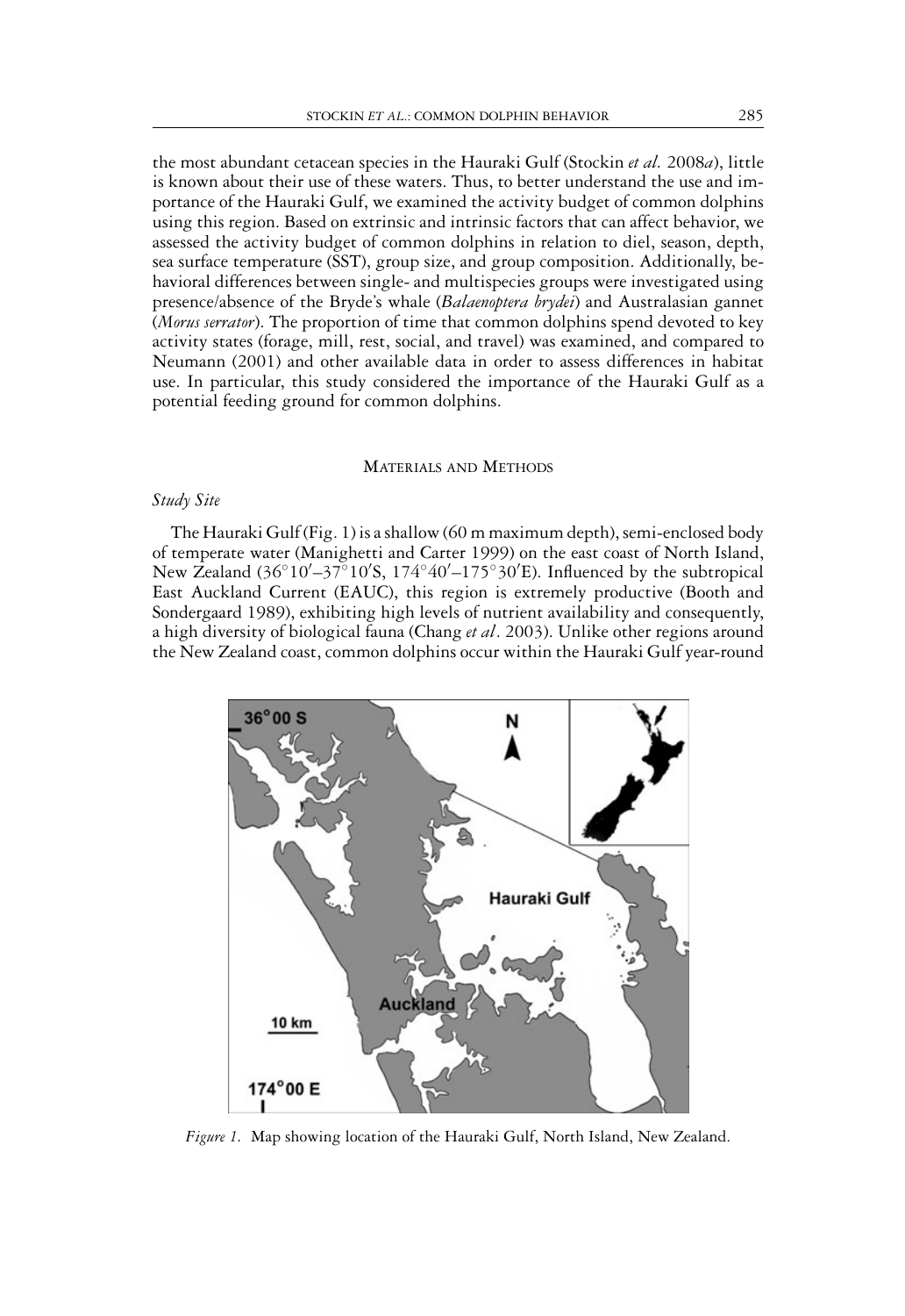(Stockin *et al*. 2008*a*), and have proven susceptible to coastal accumulative impacts (*e.g.*, Stockin *et al*. 2007, 2008*b*).

# *Data Collection*

Behavioral observations of dolphins were conducted between 28 February 2002 and 24 January 2005. Two platforms were used: (1) *Aihe*, a 5.5-m, center-console, rigid-hulled inflatable boat, fitted with a 90-hp four-stroke outboard engine at 0.5 m observer eye-height and (2) *Dolphin Explorer,* a 20-m catamaran powered by twin 350-hp diesel engines at 5 m observer eye-height. Owing to the lower height of *Aihe*, and consequent reduced detectability of cetaceans, only surveys conducted in good visibility  $(\geq 1 \text{ km})$  and in Beaufort 2 or less were used in the analysis. Data collected from onboard *Dolphin Explorer* were included when visibility was good (≥1 km) and in Beaufort 4 or less. Survey routes conducted from *Aihe* were considered nonselective in that they typically were governed by weather conditions (*e.g.*, swell and prevailing winds). However, equal survey coverage of all sectors of the Hauraki Gulf (northeast, northwest, southeast, and southwest) was achieved during each season owing to the alternation of search effort between quarters. Conversely, survey routes onboard *Dolphin Explorer* were less weather dependent, although they were occasionally influenced by the last known location of dolphins. Nonetheless, the greater number of surveys aboard this platform, in conjunction with the desire to optimize the opportunity of encountering additional species, resulted in representative coverage of the study area during the study period.

Observations by naked eye were conducted by experienced observers using a continuous scanning methodology (Mann 1999). Additionally, binoculars (Bushnell 8 × 42 magnification) were used onboard *Dolphin Explorer* to assist with the detection of animals. The increased elevation of this platform allowed distant observations of whales and seabirds to be used as sighting cues. Other sighting cues used to detect dolphins include splashing and silhouettes of porpoising animals, water disturbance due to surface activity of animals, and sighting of dorsal fins.

Once within 400 m of a focal group of dolphins, the boats would slow to an approach speed (∼5 kn). At this point, behavioral data, group size and composition were recorded. Environmental parameters (*i.e.*, SST and water depth) were also noted at the start of each observation, in addition to the presence of any associated species. No attempt was made to quantify the number of birds and whales, but rather to confirm species presence/absence. SST  $(°C)$  and depth (m) were recorded to one decimal place using a calibrated hand-held digital thermometer and onboard depth sounder. Once within 200 m of a dolphin focal group, the boat would slowly parallel animals, after approaching to the rear of the group. Once the boat was within approximately 100 m of the animals, the start time and location for the encounter were recorded using a hand-held Garmin GPS 12.

Focal group follows with instantaneous scan sampling of the predominant behavior (Altmann 1974, Mann 1999) was used to measure behavior. Animals were scanned from left-to-right for the entire group in order to include all individuals, and to negate attention being drawn to only specific individuals or behavior (Mann 1999). The predominant behavior was determined as the behavioral state in which more than 50% of the animals were involved at each instantaneous sample. Where groups exhibited an equal percentage of individuals engaged in different behaviors,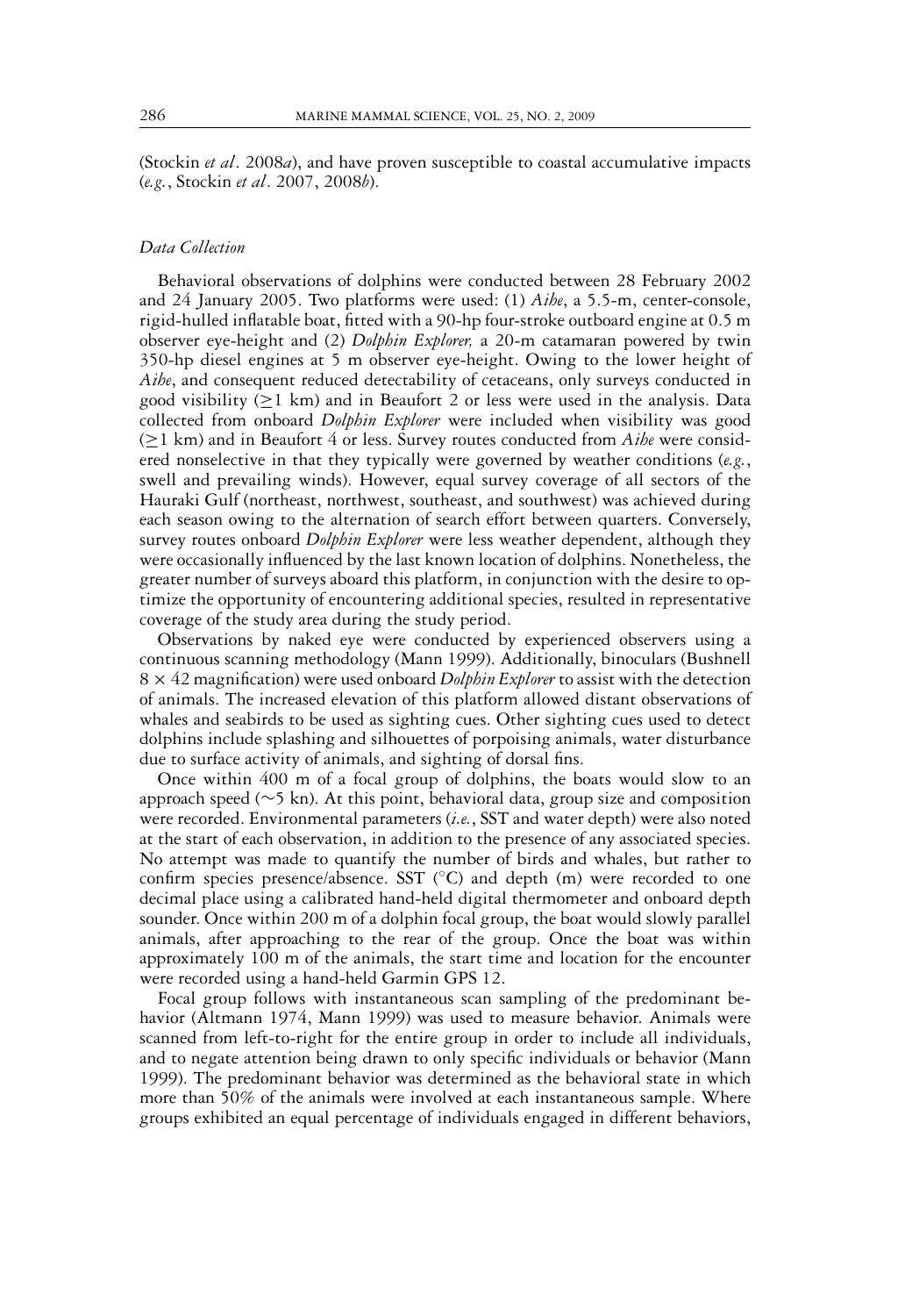all represented behaviors were recorded. Focal groups were monitored for  $>$  30 min during each encounter. Only behaviors that could be recorded reliably and consistently (Mann 1999) were sampled. This methodology included the decision rule to remain with the larger group when one or more individuals departed the original focal group.

Despite the advantages of focal individual follows (Mann 1999), such sampling was neither feasible nor appropriate for this study owing to similar constraints highlighted by Neumann (2001), namely, the difficulties of identifying individuals in the field, and the increased probability of disturbance to the group as a result of tracking one individual. Furthermore, as a comparable study to Neumann (2001), it was necessary to replicate the methodologies and assess the activity budget using similar sampling procedures, where possible.

Dolphin behavior was recorded in two manners (1) every 3 min during independent focal follows (conducted from *Aihe* only, herein termed *focal follow* behavior) and (2) at the onset and 30 min after the approach of the viewing vessel (herein called *initial* and *lagged* behavior, respectively). No focal follows were attempted from *Dolphin Explorer*, because this platform frequently interchanged between subgroups during a single encounter. In contrast, *Aihe* remained with a single focal group and was maneuvered in a consistent manner to minimize the potential impacts associated with the boat. Photo-identification of individuals within a focal group was predominantly undertaken at the start and end of each focal follow using a Nikon D80 fitted with a Nikkor 70–300-mm lens. Occasionally, further opportunistic photo-identification was undertaken intermittently between scan samples if additional individuals were thought to have fused with the original focal group. All behavioral data were called by a single observer (KAS) in order to standardize observations between focal groups. Occasionally, more than one independent focal group was encountered during a survey. However, focal groups were only considered independent if they were separated spatially and temporally to a degree that would prevent individuals becoming resampled during a second focal follow (>5 km), and only when subsequent photo-identification analysis revealed no matches between the focal group members.

Five categories of behavioral state were defined (Table 1), modeled on the definitions used by Neumann (2001). A behavioral state is defined as a broad category of activities, such as foraging behavior, that integrates a number of behavioral activities into a recognizable pattern (Bearzi 2005). A *group* was defined as any number of animals observed in *association*, moving in the same direction and usually engaged in the same activity (Shane 1990). Dolphins within five body lengths of any other dolphin were deemed to be in *association* (Fertl 1994). *Focal groups* were defined as any *group* for which instantaneous sampling of the predominant behavior was collected for >30 min during focal follows. Any other cetacean or avian species observed <100 m from the *focal group* was defined as an *associated species* (Bearzi 2006). *Neonates* were defined as small calves that exhibited diagnostic features indicative of newborns (*e.g.*, the presence of dorsoventral fetal folds); *calves* were defined as animals that were approximately one-half (or less) the length of an adult and were consistently observed in association with an adult animal (Fertl 1994); *juveniles* were defined as animals approximately two-thirds the size of an adult animal and frequently observed swimming in association with an adult animal, though not in the infant position, suggesting that they were weaned (Mann *et al.* 2000). *Adults* were defined as any animal  $>1.8$  m.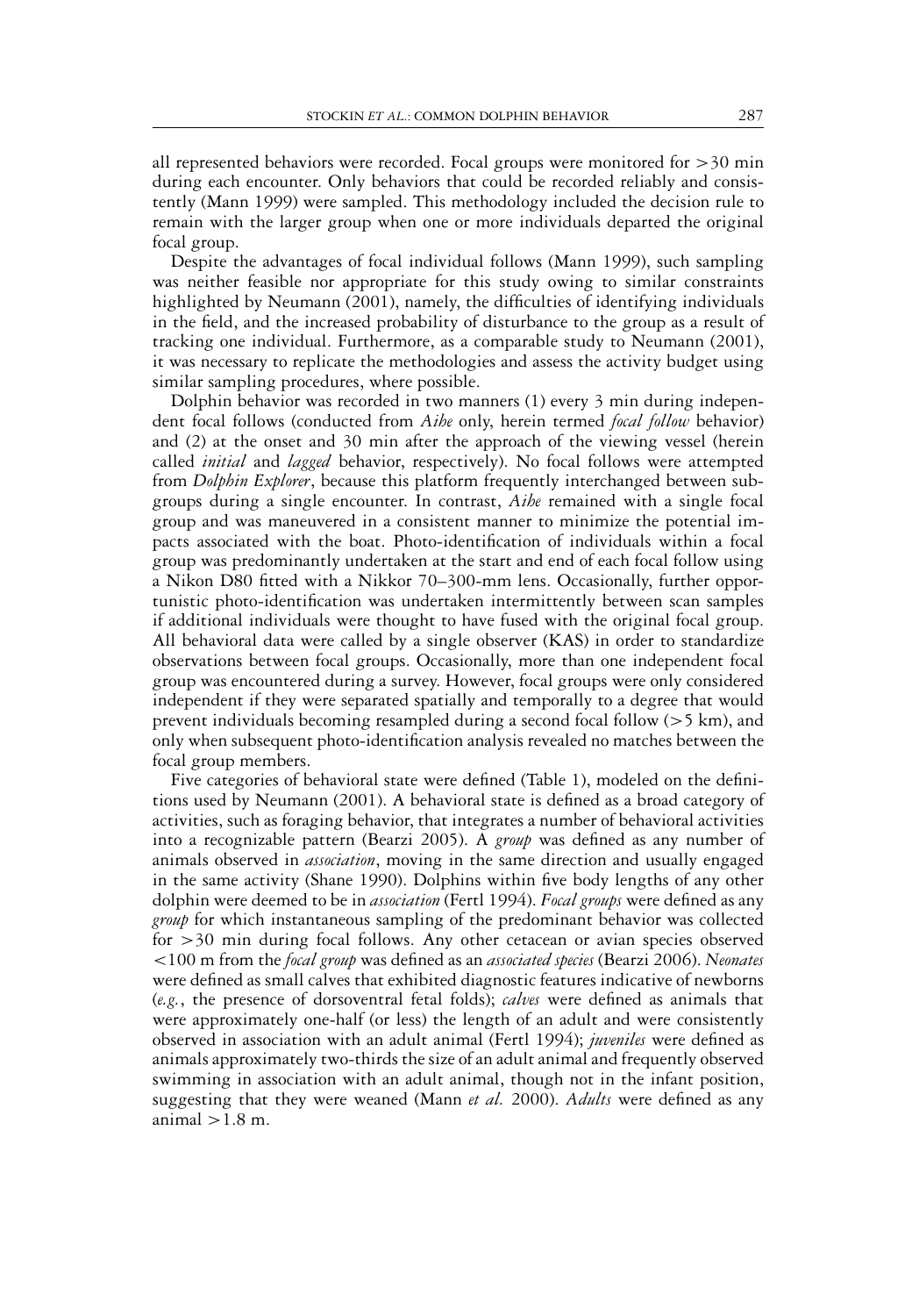| Behavioral state | Definition                                                                                                                                                                                                                                                                   |
|------------------|------------------------------------------------------------------------------------------------------------------------------------------------------------------------------------------------------------------------------------------------------------------------------|
| Forage           | Dolphins involved in any effort to pursue, capture, and/or consume<br>prey, as defined by observations of fish chasing (herding), coordinated<br>deep diving and rapid circle swimming. Prey frequently observed at<br>the surface during foraging activity of the dolphins. |
| Mill             | Dolphins exhibited nondirectional movement, frequent changes in<br>heading prevent animals from making headway in any specific<br>direction.                                                                                                                                 |
| Rest             | Dolphins observed in a tight group $\left($ < 1 body length between<br>individuals), engaged in slow maneuvers with little evidence of<br>forward propulsion. Surfacings appear slow and are generally more<br>predictable than those observed in other behavioral states.   |
| Social           | Dolphins observed chasing, copulating, or engaged in any other<br>physical contact with other dolphins (excluding mother-calf pairs).<br>Aerial behaviors such as breaching frequently observed.                                                                             |
| Travel           | Dolphins engaged in persistent, directional movement, making<br>noticeable headway along a specific compass heading.                                                                                                                                                         |

*Table 1.* Definitions of behavioral states recorded for common dolphins in the Hauraki Gulf, New Zealand between 2002 and 2005.

## *Data Analysis*

Diurnal and seasonal patterns in activity budget and relationships with environmental variables, that is, water depth and SST, were investigated. The effect of group size and composition on behavior was also examined. Finally, we assessed the effect of associated species independently, using presence/absence of Bryde's whales and Australasian gannets.

Diurnal patterns were investigated by assigning each observation to a 2-hr period within the sequence 0600–0759, 0800–0959, through to 1800–2000. Seasonal analyses were based on the austral seasons as follows: spring (September to November), summer (December to February), autumn (March to May), and winter (June to August). Group size was classified as: 1–10, 11–20, 21–30, 31–50,  $51-100$ ,  $101-200$ , and  $201 +$  animals. Group composition was analyzed by the youngest component within a group, classified either as *neonates*, *calves*, *juveniles*, or *adults*.

Water depth and temperature were both analyzed as continuous raw data. Statistical analysis was carried out using Minitab 14 (Minitab Inc., USA). The distributions of continuous response variables (SST and depth) were initially tested for normality and homogeneity using Anderson-Darling and Bartlett's and Levene's tests, respectively (Zar 1996). In most cases, data were nonnormal, so the nonparametric Kruskal–Wallis analysis of variance (ANOVA) test was used. Pearson  $\chi^2$  tests were applied to assess categorical data sets (*e.g.*, group size and composition). All tests were considered statistically significant at  $P \leq 0.05$ . To avoid pseudoreplication, each focal group rather than each individual data point, was treated as an independent sample.

To test for bias in the detection of conspicuous *vs.* inconspicuous behaviors, we compared *initial* behavioral states (*i.e.*, when the dolphins were first observed) with the *lagged* behavioral states (*i.e.*, after a 30-min habitation period). As expected, less-conspicuous behaviors were more frequently recorded during the habituation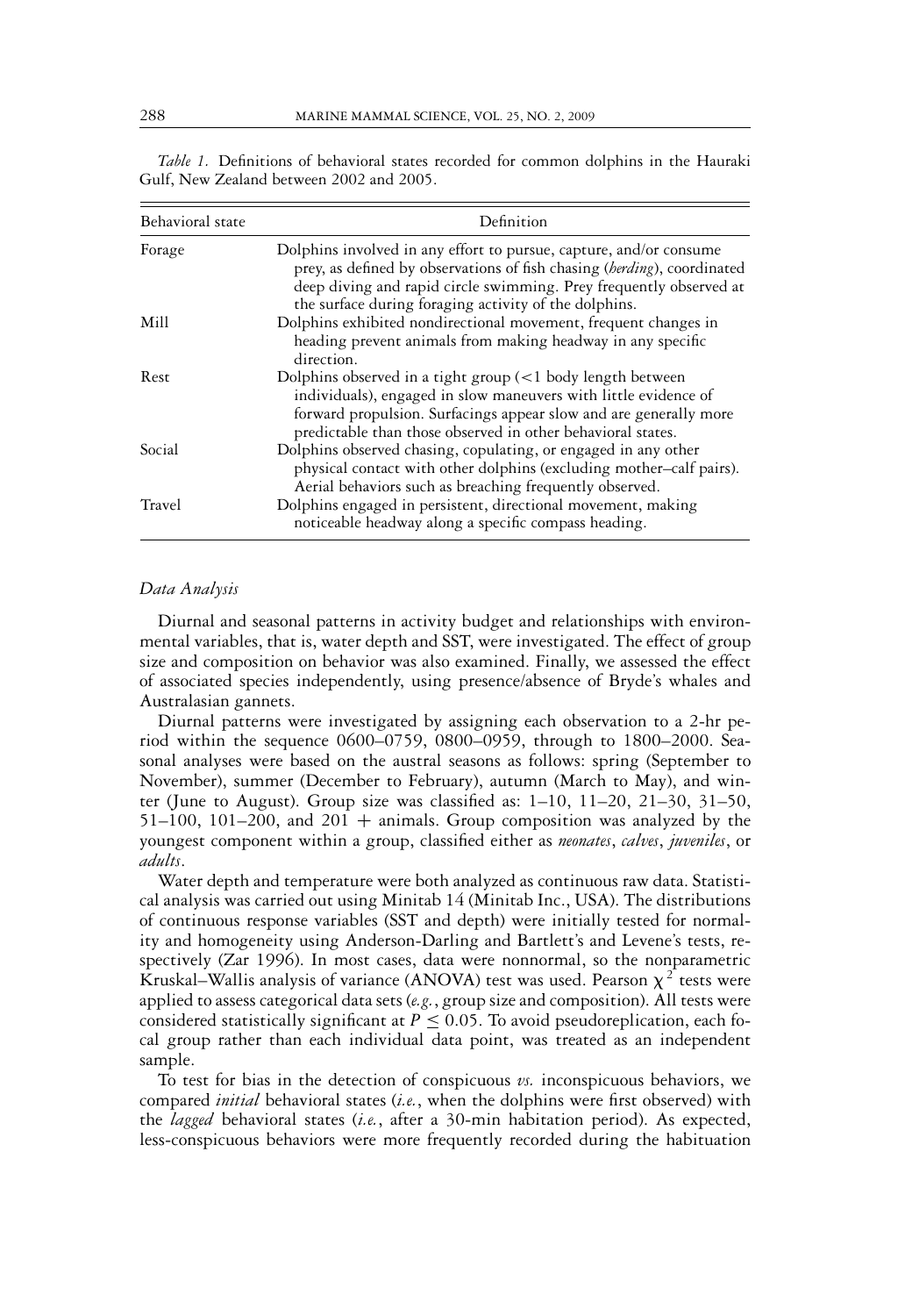period, although no significant difference was observed between the data sets. Thus, activity budgets were defined on the *initial* behavior because (1) this reduced the likelihood of an impact from the observing boat and (2) it allowed direct comparisons to be made with Neumann (2001). Potential differences in data collected from the two observation platforms were tested by segregation of the data sets by vessel. No significant difference was detected ( $\chi^2$ <sub>4</sub> = 3.159, *P* = 0.532) so subsequent analyses reported here used a pooled data set.

#### **RESULTS**

# *Field Effort*

Data were collected between February 2002 and January 2005 during 506 boatbased surveys. A total of 719 independent common dolphin encounters were observed, although behavioral data were collected for only 686 groups, 548 and 138 from *Dolphin Explorer*and *Aihe*, respectively. All observations occurred in the presence of only one boat, the observation platform.

## *Activity Budget*

Overall, forage  $(46.7\%, n = 321)$  and travel  $(28.9\%, n = 198)$  were the most frequently recorded behavioral states. Social  $(7.2\%, n = 49)$  and rest  $(7.7\%, n = 53)$ were the least observed behavioral states (Fig. 2). Foraging dolphins were more frequently observed from *Dolphin Explorer* than *Aihe*, although differences for this and other behaviors were not found to be significant between platforms ( $\chi^2$  4 = 3.159,  $P = 0.532$ .



#### Behavior

*Figure 2.* A comparison of activity budget for common dolphin groups reported by Neumann (2001) for the Bay of Plenty and for the Hauraki Gulf (this study). Behavior assessed as the *initial* state observed at the onset of each independent encounter, as detailed in Neumann (2001).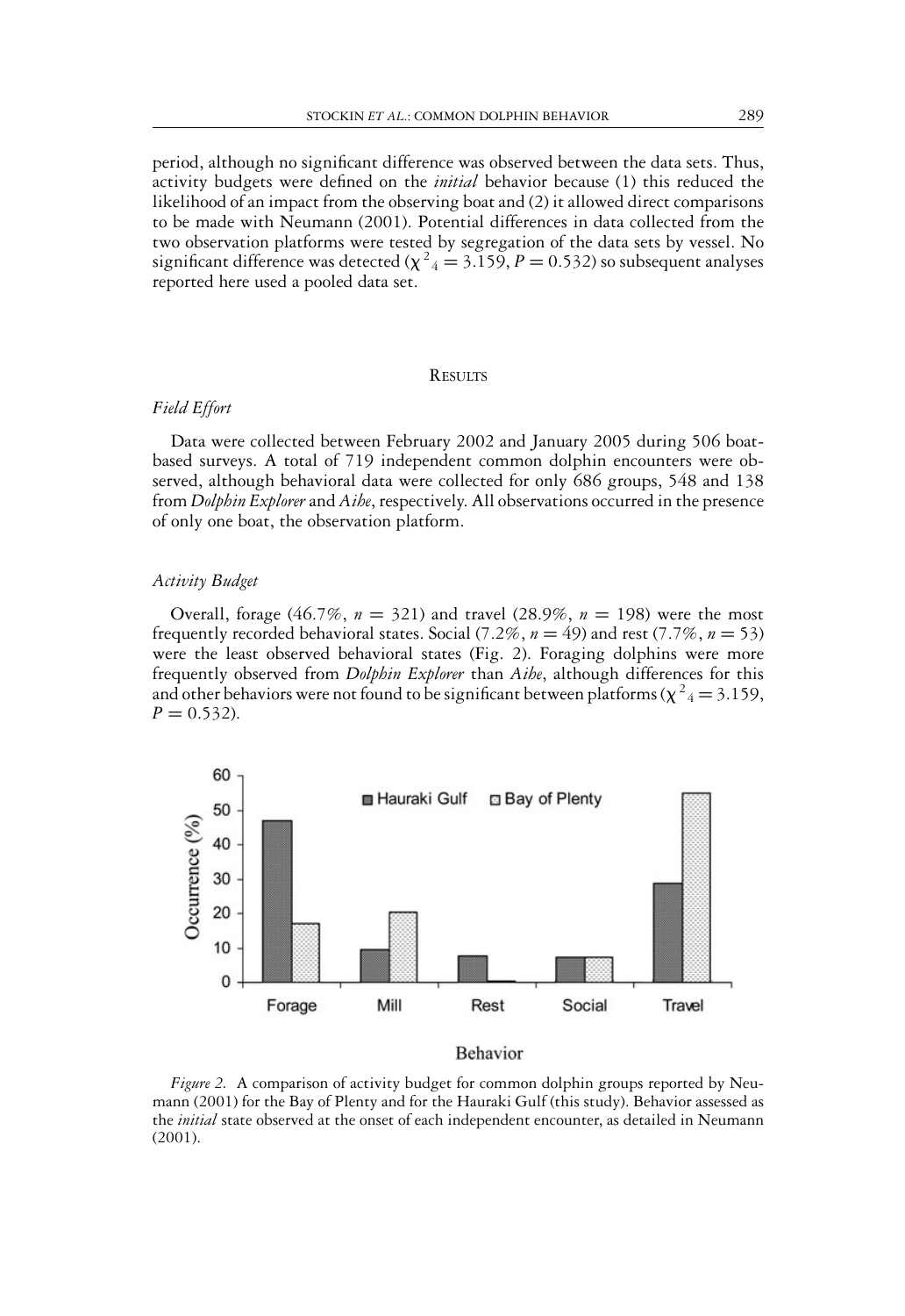

*Figure 3.* Seasonal behavior of common dolphin groups ( $n = 686$ ) in the Hauraki Gulf, New Zealand observed between 2002 and 2005. Behavior assessed as the *initial* state at the onset of each independent encounter, as detailed in Neumann (2001).

#### *Temporal Variance*

Diurnal differences in behavior were not detected  $(\chi^2)_8 = 7.422$ ,  $P = 0.494$ ), although seasonal variance was evident ( $\chi^2_{12} = 22.249$ ,  $P = 0.035$ ). Foraging and resting groups were most prevalent in winter and autumn, respectively (Fig. 3). Foraging (16.2%, *n* = 52) was observed more frequently than expected during the winter and spring, whereas resting (5.7%,  $n = 3$ ) groups were observed significantly less than expected.

#### *Environmental Variance*

Behavior varied significantly with water depth (Kruskal–Wallis  $h_4 = 24.76$ ,  $P = \langle 0.001 \rangle$  with foraging groups observed in the deepest ( $n = 315$ , median = 42.5 m,  $SE = 0.39$ ) and resting groups observed in the shallowest ( $n = 53$ , median =  $37.0$  m,  $SE = 1.4$ ) waters. Traveling and socializing groups were observed in median water depths of 39.8 m ( $n = 195$ , SE = 0.61, range 13.0–53.9) and 41.6 m, ( $n =$  $48$ , SE = 0.77, range 26.0–51.4), respectively. Milling groups were observed at a median water depth of 41.0 m ( $n = 63$ , SE = 0.99, range 17.0–51.1) (Table 2).

Behavior varied significantly with SST (Kruskal–Wallis  $h_4 = 12.77$ ,  $P = 0.012$ ), with foraging groups observed in the coolest (median  $= 17.9\degree$ C, SE  $= 0.18$ ) and resting groups observed in the warmest (median =  $20.3$ °C, SE = 0.35) waters, respectively. Milling common dolphins were observed at a median water temperature of 19.1<sup>°</sup>C ( $n = 56$ , SE = 0.414). Traveling and socializing groups were observed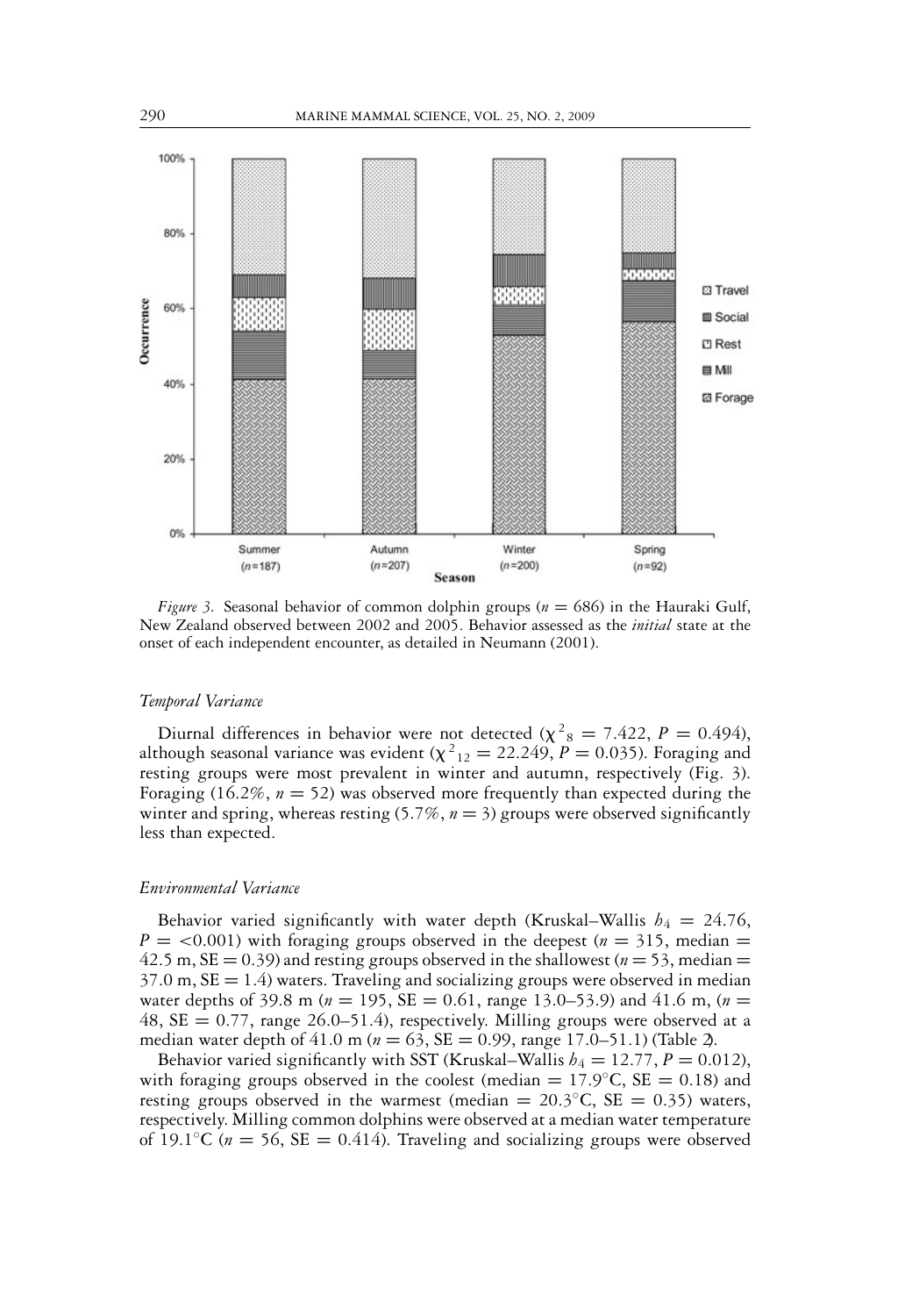| Season | $\overline{O}$ | Median | I.Q.R. | <b>SD</b> | <b>SE</b> | Range         | $\boldsymbol{n}$ |
|--------|----------------|--------|--------|-----------|-----------|---------------|------------------|
| Forage |                |        |        |           |           |               |                  |
| Spring | 40.7           | 41.8   | 7.9    | 6.5       | 0.9       | $21.3 - 52.5$ | 50               |
| Summer | 40.3           | 43.2   | 11.2   | 8.2       | 0.9       | 13.5–51.8     | 76               |
| Autumn | 41.8           | 43.3   | 4.8    | 6.5       | 0.7       | $14.3 - 52.0$ | 86               |
| Winter | 40.2           | 41.8   | 8.2    | 6.4       | 0.6       | 19.0–54.8     | 103              |
| Mill   |                |        |        |           |           |               |                  |
| Spring | 42.3           | 43.2   | 5.0    | 3.6       | 1.2       | $34.5 - 46.0$ | 9                |
| Summer | 35.0           | 34.2   | 12.0   | 9.6       | 2.0       | $17.0 - 51.1$ | 23               |
| Autumn | 38.9           | 40.4   | 10.3   | 8.0       | 2.1       | $20.9 - 51.1$ | 15               |
| Winter | 41.7           | 41.6   | 4.2    | 3.5       | 0.9       | 34.8-48.1     | 16               |
| Rest   |                |        |        |           |           |               |                  |
| Spring | 44.1           | 42.0   | 8.3    | 4.5       | 2.6       | $41.0 - 49.3$ | 3                |
| Summer | 30.8           | 32.5   | 20.5   | 12.8      | 3.1       | $7.0 - 46.4$  | 17               |
| Autumn | 36.6           | 36.3   | 12.2   | 7.8       | 1.6       | 20.4–49.6     | 23               |
| Winter | 39.3           | 42.0   | 10.0   | 7.0       | 2.2       | 26.0–46.8     | 10               |
| Social |                |        |        |           |           |               |                  |
| Spring | 41.3           | 41.8   | 7.1    | 3.7       | 1.9       | 36.7-45.0     | 4                |
| Summer | 41.5           | 42.5   | 4.1    | 6.4       | 1.9       | $26.7 - 51.4$ | 11               |
| Autumn | 39.7           | 41.8   | 7.4    | 5.5       | 1.3       | 28.0-46.4     | 17               |
| Winter | 40.5           | 40.5   | 6.3    | 4.9       | 1.2       | 31.1–48.6     | 16               |
| Travel |                |        |        |           |           |               |                  |
| Spring | 38.3           | 41.8   | 6.1    | 8.7       | 1.8       | $17.0 - 48.0$ | 23               |
| Summer | 35.8           | 37.6   | 12.6   | 9.3       | 1.2       | $13.0 - 50.0$ | 58               |
| Autumn | 39.3           | 41.6   | 7.2    | 7.6       | 0.9       | 15.6–50.4     | 66               |
| Winter | 38.6           | 39.0   | 10.2   | 8.3       | 1.2       | 14.4–53.9     | 48               |
|        |                |        |        |           |           |               |                  |

*Table 2.* Depth of water (m) by season for each behavioral state recorded for common dolphin groups (*n* = 686) observed in the Hauraki Gulf, New Zealand between 2002 and 2005.

at median temperatures of 19.3<sup>°</sup>C ( $n = 169$ , SE = 0.223) and 19.3<sup>°</sup>C ( $n = 44$ ,  $SE = 0.429$ , respectively (Table 3).

# *Effect of Group Dynamics on Behavior*

Behavior varied significantly with group size  $(\chi^2)_{24} = 46.224$ ,  $P = 0.004$ ), with foraging  $(n = 15)$  and traveling  $(n = 3)$  groups accounting for 90% of all large (200+ animals) groups observed. Foraging (*n* = 28) and traveling (*n* = 33) also comprised the largest proportion of small (1–10 animals) groups recorded, accounting for 30.4% and 35.9%, respectively. Resting was more frequent in smaller group sizes and was most observed in groups comprising  $11-20$  animals  $(32\%, n = 16)$ . Resting was recorded least in group sizes that exceeded 100 animals ( $n = 4$ ), with just 8.2% of all resting behavior observed in groups of  $100+$  animals. Milling was also more frequent in smaller group sizes, and was more frequent in groups comprising 11–20 animals  $(26.2\%, n = 16)$ . Additionally, milling was also less frequently observed in group sizes over  $100+$  animals ( $n = 2$ ), with just 3.3% of all resting behavior observed in groups of more than 100 animals. Socializing was frequently recorded in smaller group sizes, and was most observed in groups comprising 21–30 animals  $(27.1\%, n=13)$ . Socializing was least recorded in the group sizes over  $100+$  animals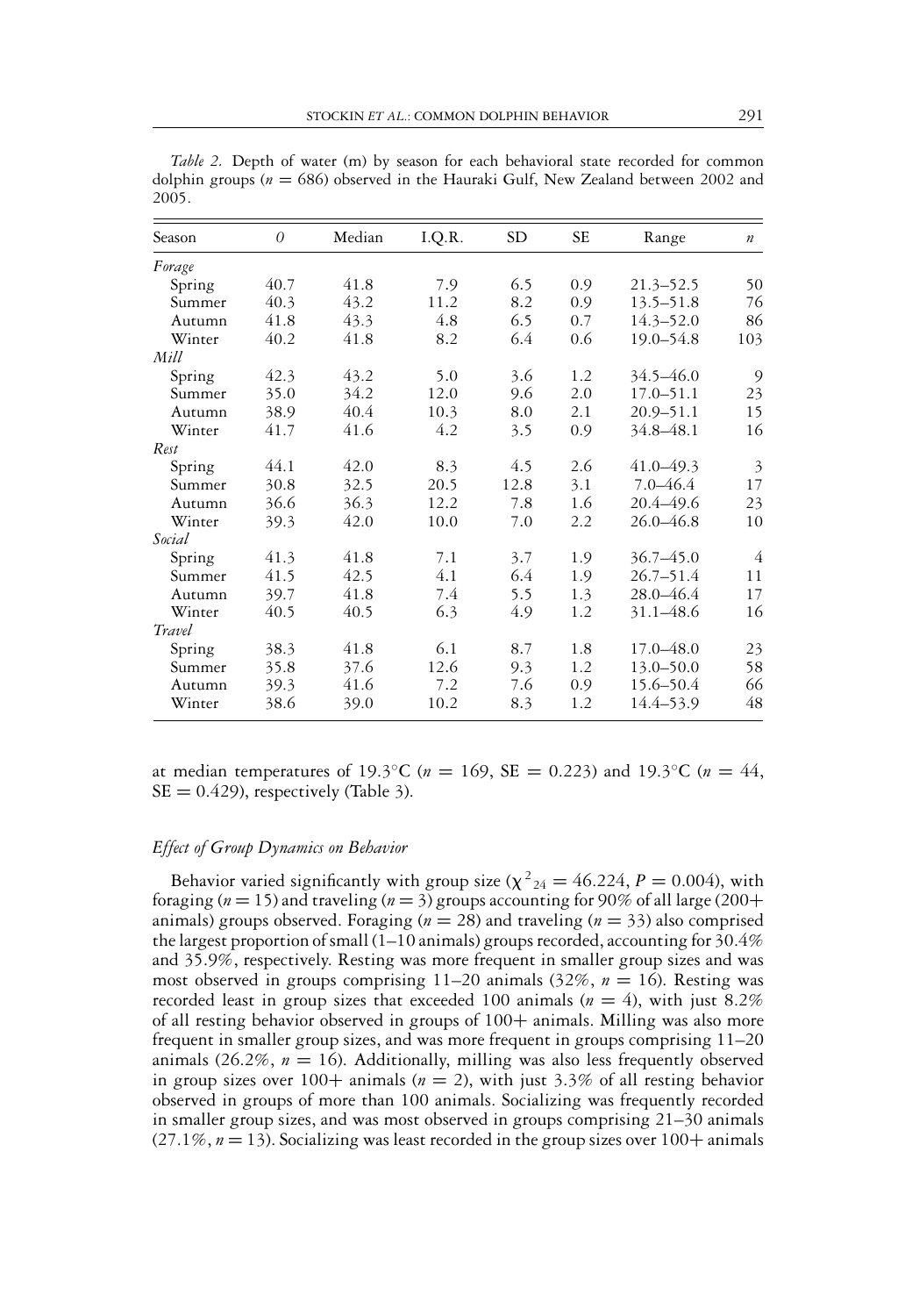| Season | $\theta$ | Median | I.Q.R. | <b>SD</b> | SE  | Range         | $\boldsymbol{n}$        |
|--------|----------|--------|--------|-----------|-----|---------------|-------------------------|
| Forage |          |        |        |           |     |               |                         |
| Spring | 16.6     | 16.7   | 1.4    | 1.2       | 0.2 | $14.0 - 19.6$ | 37                      |
| Summer | 21.2     | 21.3   | 1.8    | 1.5       | 0.2 | $17.7 - 24.4$ | 63                      |
| Autumn | 19.6     | 19.5   | 2.9    | 1.7       | 0.2 | $16.7 - 23.4$ | 80                      |
| Winter | 15.0     | 14.9   | 2.3    | 1.4       | 0.1 | $12.0 - 18.8$ | 96                      |
| Mill   |          |        |        |           |     |               |                         |
| Spring | 16.6     | 17.0   | 2.4    | 2.6       | 1.0 | $13.1 - 21.2$ | 7                       |
| Summer | 21.1     | 21.3   | 2.6    | 1.8       | 0.4 | $18.0 - 24.9$ | 21                      |
| Autumn | 20.0     | 20.2   | 2.0    | 1.4       | 0.4 | $17.3 - 22.8$ | 14                      |
| Winter | 14.9     | 14.9   | 1.7    | 1.1       | 0.3 | $13.0 - 17.4$ | 14                      |
| Rest   |          |        |        |           |     |               |                         |
| Spring | 16.4     | 16.4   | 1.3    | 0.7       | 0.4 | $15.7 - 17.0$ | $\overline{\mathbf{3}}$ |
| Summer | 21.0     | 21.2   | 2.5    | 1.5       | 0.4 | $18.8 - 23.7$ | 16                      |
| Autumn | 20.3     | 20.5   | 0.6    | 1.0       | 0.2 | $18.0 - 22.2$ | 20                      |
| Winter | 15.6     | 16.1   | 1.8    | 1.1       | 0.4 | $14.2 - 17.2$ | 9                       |
| Social |          |        |        |           |     |               |                         |
| Spring | 16.9     | 16.9   | N/A    | 0.8       | 0.6 | $16.3 - 17.4$ | 2                       |
| Summer | 21.5     | 21.8   | 1.5    | 0.8       | 0.3 | $20.1 - 22.5$ | 10                      |
| Autumn | 20.3     | 20.5   | 2.3    | 1.3       | 0.3 | $17.9 - 22.3$ | 17                      |
| Winter | 15.5     | 14.7   | 2.6    | 1.4       | 0.4 | $13.7 - 17.7$ | 15                      |
| Travel |          |        |        |           |     |               |                         |
| Spring | 16.7     | 16.8   | 1.4    | 1.3       | 0.3 | $14.1 - 18.7$ | 15                      |
| Summer | 20.7     | 20.5   | 2.3    | 1.5       | 0.2 | $17.8 - 24.1$ | 47                      |
| Autumn | 20.1     | 20.2   | 1.4    | 1.2       | 0.1 | 17.4-22.4     | 60                      |
| Winter | 14.8     | 14.5   | 1.6    | 1.6       | 0.2 | $10.5 - 18.5$ | 47                      |

*Table 3.* Sea surface temperature (SST, <sup>○</sup>C) by season for each behavioral state recorded for common dolphin groups (*n* = 686) observed in the Hauraki Gulf, New Zealand between 2002 and 2005.

 $(n = 2)$ , with just  $4.2\%$  of all social behavior observed in groups comprising more than 100 animals.

Behavior did not vary with group composition ( $\chi^2_{24} = 10.168$ ,  $P = 0.601$ ). All group compositions based on youngest component engaged in foraging more often than any other behavioral activity. Traveling was the second most prevalent behavior in each of the group compositions. Overall, resting behavior was least observed in groups that comprised adults only (23.5%, *n* = 12). Conversely, groups comprising calves as their youngest component were recorded to rest most  $(n = 23)$ , accounting for 45.1% of all resting groups observed. Both milling  $(36.0\%, n = 19)$  and social  $(34.7\%, n = 17)$  behaviors were observed most in groups that contained calves.

#### *Effect of Associated Species on Behavior*

Dolphins were observed in association with four cetacean and eight avian species including the Bryde's whale, killer whale (*Orcinus orca*), bottlenose dolphin (*Tursiops truncatus*), striped dolphin (*Stenella coeruleoalba*), Australasian gannet, fleshfooted shearwater (*Puffinus carneipes*), Buller's shearwater (*P. bulleri*), sooty shearwater (*P. griseus*), gray-faced petrel (*Pterodroma macroptera*), black-backed gull (*Larus dominicanus*), white-fronted terns (*Sterna striata*), and blue penguin (*Eudyptula minor*) (Stockin *et al*. 2008*a*). However, only the presence/absence of Bryde's whale and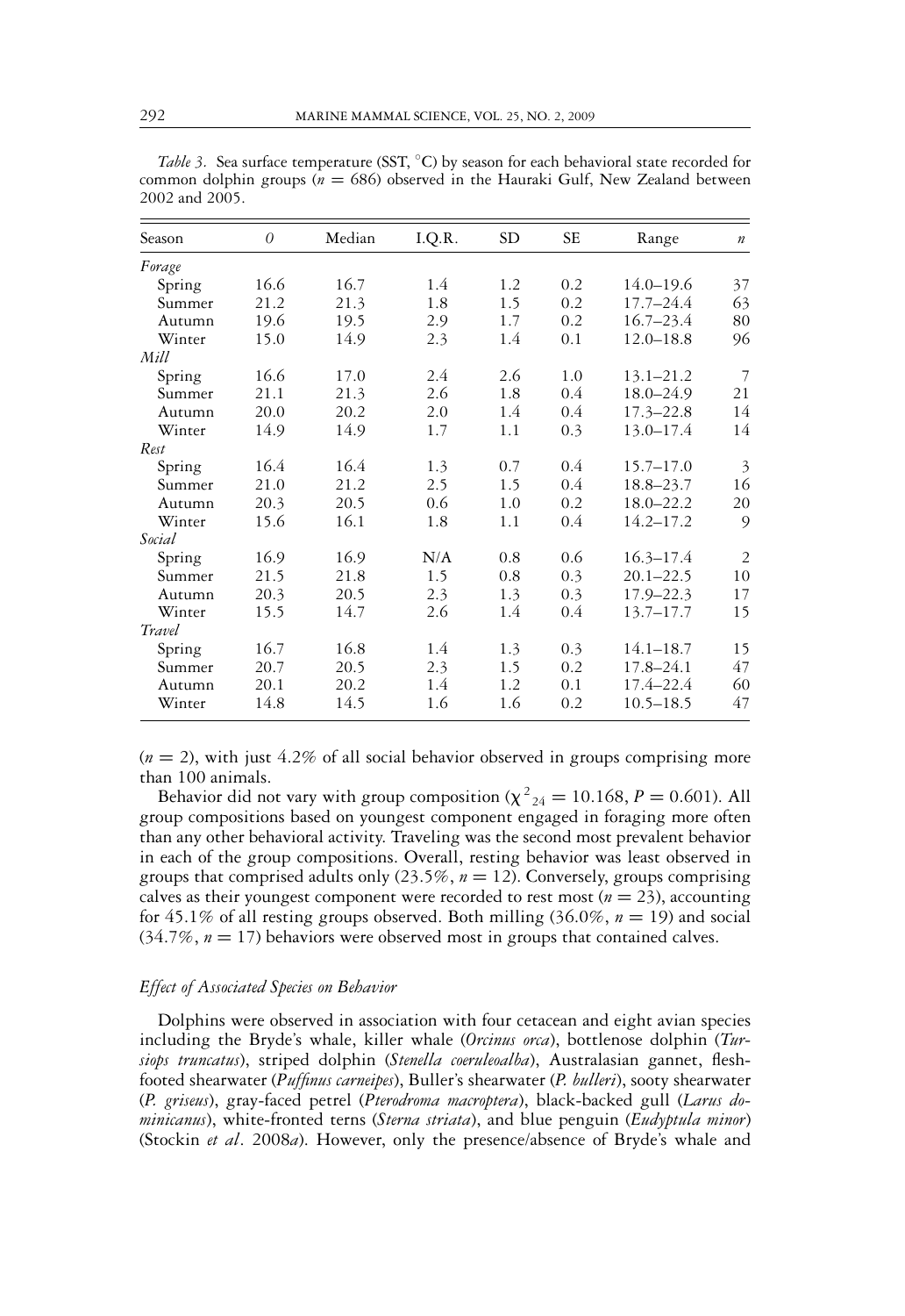Australasian gannets is considered here due to the limited sample size of other associations. Furthermore, percentages given relate to the proportion of dolphin groups for which dolphin behavior was recorded (*i.e.*,  $n = 686$ , as opposed to  $n = 719$ , as quoted in Stockin *et al*. 2008*a*).

Dolphin-only groups (*i.e.*, common dolphins only) were observed during 74.3% of encounters (*n* = 510). Dolphin–whale groups (*i.e.*, common dolphins with Bryde's whales) accounted for  $25.7\%$  ( $n = 176$ ) of groups. Behavior varied significantly between these single- and multispecies groups ( $\chi^2$ <sub>4</sub> = 44.884, *P* < 0.001) with 68.2% of all foraging behavior observed for common dolphins (*n* = 120), occurring in the presence of Bryde's whales. Travel observed in dolphin-only groups was almost double that recorded in the presence of whales (17.6 and 32.8%, respectively). Most resting common dolphin groups  $(84.9\%, n = 45)$  were typically observed in the absence of whales. Milling  $(n = 58)$  and social  $(n = 39)$  behavior was more predominant in single- rather than multispecies groups, accounting for 89.2% and 79.6% of all observed milling and social behavior.

Australasian gannets were observed in association with common dolphins during 56% of observed dolphin groups (*n* = 384). Behavior varied significantly during gannet associations  $(\chi^2_A = 178.354, P < 0.001)$ , with 81.3% of foraging groups (*n* = 261) occurring in the presence of gannets. The number of traveling groups observed in the presence of gannets  $(n = 64)$  was over half that recorded in the absence of gannets ( $n = 134$ ), accounting for  $32.3\%$  and  $67.7\%$ , respectively. The majority of resting common dolphin groups  $(77.4\%, n=41)$  were typically observed in the absence of gannets, with only 22.6% ( $n = 12$ ) of all resting groups occurring in the presence of gannets. Milling  $(n = 45)$  and social  $(n = 22)$  groups were also more predominant in the absence of gannets, accounting for 89.2% and 79.6% of all observed milling and social behavior, respectively.

#### **DISCUSSION**

Understanding spatial and temporal fluctuations in behavior is necessary for an appreciation of how a population uses its environment, and moreover, how to effectively manage a population. We found that the behavior of common dolphins in the Hauraki Gulf was mostly influenced by season, water depth, group size, and the presence of associated species. Group composition and diurnal cycles had no apparent influence on behavior of common dolphins in this region.

Food availability is considered the single most important factor in determining an animal's activity budget (*e.g.*, Powers and McKee 1994, Adeyemo 1997, Baldellou and Adan 1997). Behavioral data presented here reveal 46.8% of the activity budget of Hauraki Gulf common dolphins is attributable to foraging. This is significantly greater than the 17% foraging activity reported by Neumann (2001) for common dolphins studied in the adjacent waters of the Bay of Plenty, *ca.* 100 km north east of the Hauraki Gulf. Such a discrepancy may partially be due to the more inclusive definition used in this study. For example, *feeding* used by Neumann (2001) is similar to that of *forage* described herein, in that both were defined by the pursuit and capture of prey. However, a specific behavioral event *herding,* frequently observed during foraging bouts in the Hauraki Gulf, may potentially have been absent from Neumann's study. Unfortunately, exclusion of *herding* from the present data set for comparative purposes was not possible because behavioral events were not always recorded. Nonetheless, the comparatively higher proportion of time devoted to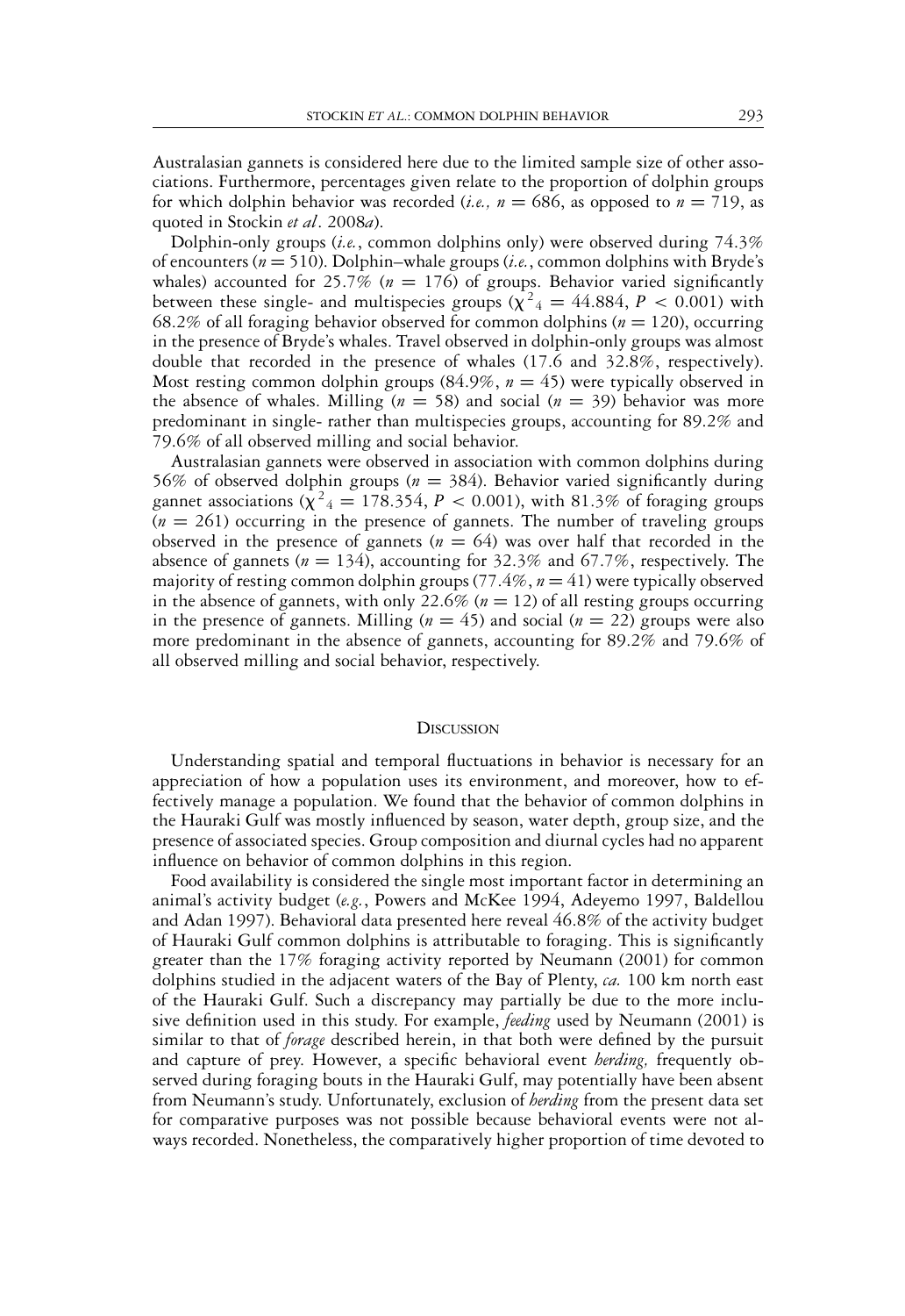traveling in the Bay of Plenty compared to the Hauraki Gulf likely reflects differences between the two environments, for example, open seas off the Bay of Plenty *vs.* relatively enclosed waters of the Hauraki Gulf.

In the Bay of Islands, a region *ca.* 240 km north of the Hauraki Gulf, 40% of common dolphin groups  $(n = 17)$  were observed to be *feeding* when initially encountered (Constantine and Baker 1997). This is comparable with our studies in the Hauraki Gulf, although small sample size obtained from the Bay of Islands region prevents further comparison. In the Mediterranean, the Alboran Sea was described as an important feeding ground after surface feeding by short-beaked common dolphins was observed in just 11.2% of groups (Universidad Autónoma de Madrid and Alnitak 2002). Furthermore, Bearzi (2003) reported common dolphins (*Delphinus* spp.) off Santa Monica Bay, California spending approximately 30% of their time foraging and diving, a proportion considered high and a likely consequence of available primary productivity (Bearzi 2005). Thus, it would appear reasonable to suggest that the productive waters of the Hauraki Gulf likely offer similar feeding opportunities to New Zealand common dolphins.

Diurnal peaks in foraging activity have been frequently observed in other species (e.g., Bräger 1993, Scott and Cattanach 1998). However, no such patterns were observed for common dolphins in either the Bay of Plenty (Neumann 2001) or during this study. Neumann (2001) did report a high frequency of early morning feeding activity but hypothesized that a second peak in foraging activity was possibly undetected due to its nocturnal occurrence. An increased frequency in foraging activity was also detected in the Hauraki Gulf, although this was not found to be significant. In many worldwide populations, common dolphins have been shown to feed on species of the deep-scattering layer (*e.g.*, Young and Cockcroft 1994, Scott and Cattanach 1998). Recent investigations into the diet of New Zealand common dolphins concur (Meynier *et al*. 2008), indicating dietary differences because of diurnal movements within the New Zealand population. This is further supported by recent studies that show common dolphins in New Zealand waters exhibit a high degree of foraging plasticity (Neumann and Orams 2003, Burgess 2006).

Unlike in the Bay of Plenty, seasonal variation in foraging activity was evident in the Hauraki Gulf, with most foraging observed during spring. A potential reason for this is seasonal fluctuations in primary productivity (Booth and Sondergaard 1989, Chang *et al*. 2003), and the consequent availability of prey. Fuller (1953) reported the composition of plankton in the inner Gulf to be stable year-round, but suggests oceanic waters in the outer Gulf become dominated by chaetognaths and copepod species during the winter. This primary productivity change, and its consequential effect along the marine food chain, may potentially explain the increased feeding activity observed in the Hauraki Gulf during winter and spring. Fish species that were observed to be taken by common dolphins in the Bay of Plenty, for example, kahawai, *Arripis trutta*; jack mackerel, *Trachurus novaezelandiae*; yellow-eyed mullet *Aldrichetta forsteri*; flying fish, *Cypselurus lineatus*; parore *Girella tricuspidata*; and garfish, *Hyporamphus ihi* (Neumann and Orams 2003), appear to be locally abundant in the Hauraki Gulf (Kendrick and Francis 2002).

The activity budget of common dolphins in the Bay of Plenty revealed *Travel* as the most prevalent behavioral state, accounting for 54.8% of the activity budget (Neumann 2001). However, in the Hauraki Gulf common dolphins spent considerably less time traveling, accounting for just 29.8% of the activity budget. Neumann (2001) argued that a large amount of time spent traveling was reasonable if dolphins were to gain access to suitable foraging habitats and conspecifics. In the Bay of Plenty,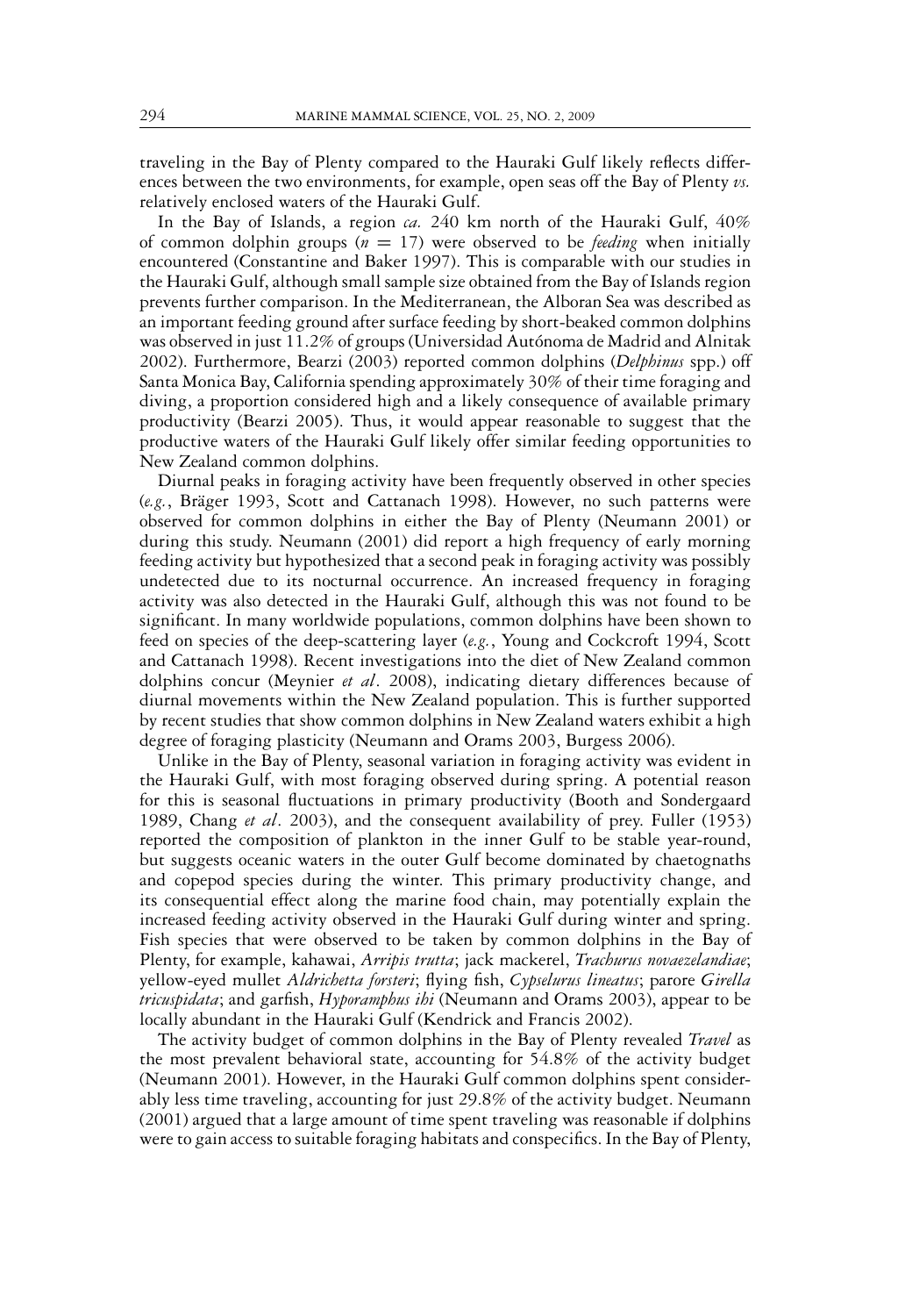it was suggested that food resources are rarely uniform, and that traveling allows dolphins to move between different foraging locations (Neumann 2001). However, the Hauraki Gulf exhibits high levels of primary productivity (Booth and Sondergaard 1989, Chang *et al*. 2003) and consequently, is an area of high marine biodiversity. Food resources are less patchy in this enclosed region compared with Bay of Plenty waters (Neumann 2001), thus, dolphins are likely to spend more time foraging with reduced traveling. This hypothesis is supported by the availability of key prey species occurring within the Hauraki Gulf (Kendrick and Francis 2002).

Neumann (2001) reported just 0.4% of the activity budget for common dolphins in the Bay of Plenty was attributable to rest, although he argued this was likely an underrepresentation given the inconspicuous surface activity of resting common dolphins. In the Hauraki Gulf, resting accounted for 7.7% of the activity budget. Neumann suggested that the approach of the research vessel may trigger a switch from resting to other behaviors, thus producing a bias. However, in previous tourism impact studies, rest was reportedly the most stable behavioral state for common dolphins in the Bay of Islands (Constantine and Baker 1997) and the Hauraki Gulf (Stockin *et al*. 2008*b*). Notably, the research vessel (*Aihe*) used by Neumann (2001) in the Bay of Plenty was the same as that used during this study in the Hauraki Gulf. However, the adoption of a stringent approach protocol and upgrading of the outboard engine to a four-stroke may potentially have had some influence on the observed differences. Conversely, apparent discrepancies in resting between these two regions may represent real differences in activity budget.

Despite its inshore sheltered nature, the Hauraki Gulf is arguably less well suited for resting dolphins, especially given the heavy commercial and recreational traffic within the region (Baker and Madon 2007). Impacts associated specifically with tourism in this area (Stockin *et al*. 2008*b*) have already been shown to be higher than those reported elsewhere for this species (Constantine and Baker 1997, Neumann and Orams 2006). Furthermore, vessel collisions involving common dolphins (Massey University, unpublished data) and Bryde's whales (Stockin *et al*. 2008*c*, Wiseman 2008) have been recorded in this region. Nonetheless, resting behavior was observed mostly in groups comprising calves as their youngest component. This supports earlier suggestions that the Hauraki Gulf is an important area for calves (Stockin *et al*. 2008*a*), further confirming its potential as a nursery area for this population (Schaffar-Delaney 2004, Stockin *et al*. 2008*a*).

Milling accounted for just 9.5% of the activity budget for Hauraki common dolphins, considerably less than the 20.5% reported by Neumann (2001). Possible reasons for this include the extended amount of feeding activity evident within the Hauraki Gulf. Neumann (2001) suggested that milling could mark an early stage of foraging, when dolphins have reached a potential patch and are investigating the area for available prey. If correct, less milling would be expected in the Hauraki Gulf because prey in this region is considered less patchy, and thus dolphins would engage more in foraging as opposed to moving between patches of prey. Neumann (2001) also argued that milling may act as a brief rest-stop between bouts of traveling. Given that less traveling was observed within this region compared to the Bay of Plenty, this suggestion also seems plausible. However, no seasonal difference was observed in the frequency of milling or traveling groups in the Hauraki Gulf, whereas a seasonal difference in the number of foraging groups was detected.

Approximately 7% of the activity budget for Hauraki Gulf common dolphins was attributed to social behavior. This is consistent with that previously reported by Neumann (2001), and similar to that reported by Cañadas and Hammond (2008)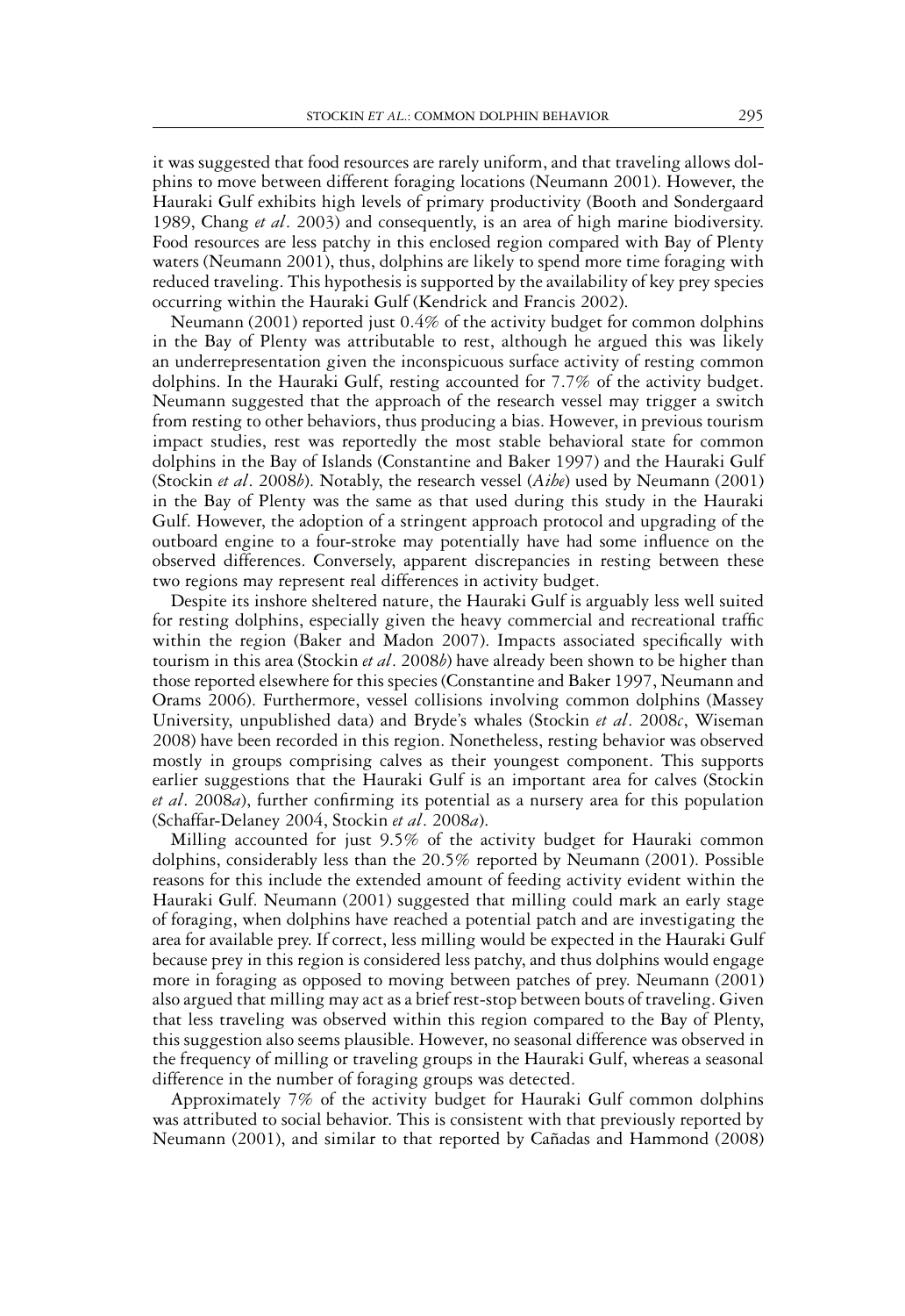

*Figure 4.* Common dolphins observed in the Hauraki Gulf, New Zealand during assumed copulation. Photograph by Karen Stockin.

for the southwestern Mediterranean. Neumann (2001) recorded similar behavioral events to those observed during the present study, *e.g.*, belly-to-belly contact (both with and without copulation), rubbing of the pectoral flippers and biting of the tail flukes. Assumed copulation (Fig. 4) was observed during most bouts of social activity in the Hauraki Gulf, occasionally involving the repetitive intromission of the same female by different males during a single observation. The significance of this remains unclear, although life history studies of common dolphins from the northeast Atlantic suggest promiscuous mating systems and sperm competition are evident within the *Delphinus* genus (Murphy *et al*. 2005). In the Hauraki Gulf, socializing was evident during autumn and winter, and most frequently recorded in smaller group sizes, and in groups comprising calves as the youngest component of the group. This suggests that social behavior exhibited by common dolphins in this region is important beyond the scope of just reproduction, *i.e.*, possibly for bonding and/or cultural learning (Rendell and Whitehead 2001).

Approximately 70% and 80% of foraging common dolphin groups observed in the Hauraki Gulf occurred in the presence of Bryde's whales and Australasian gannets, respectively. A bias in both the amount of foraging behavior and multispecies groups recorded from *Dolphin Explorer* was anticipated because both whales and gannets were commonly used as sighting cues to find dolphin groups from this platform. Surprisingly however, the proportion of foraging activity recorded from *Aihe* remained similar, thus negating the possibility of our results being an artifact of indicative search methodologies. Furthermore, this suggests that the high degree of foraging behavior observed for common dolphins in the Hauraki Gulf represents a true reflection of actual habitat use.

Multispecies aggregations, such as those observed in this study, have frequently been reported in mammals, and are known to serve various functions including among others, increased predator protection and foraging opportunities (see Stensland *et al*. 2003 for a review). Delphinids frequently form multispecies groups with other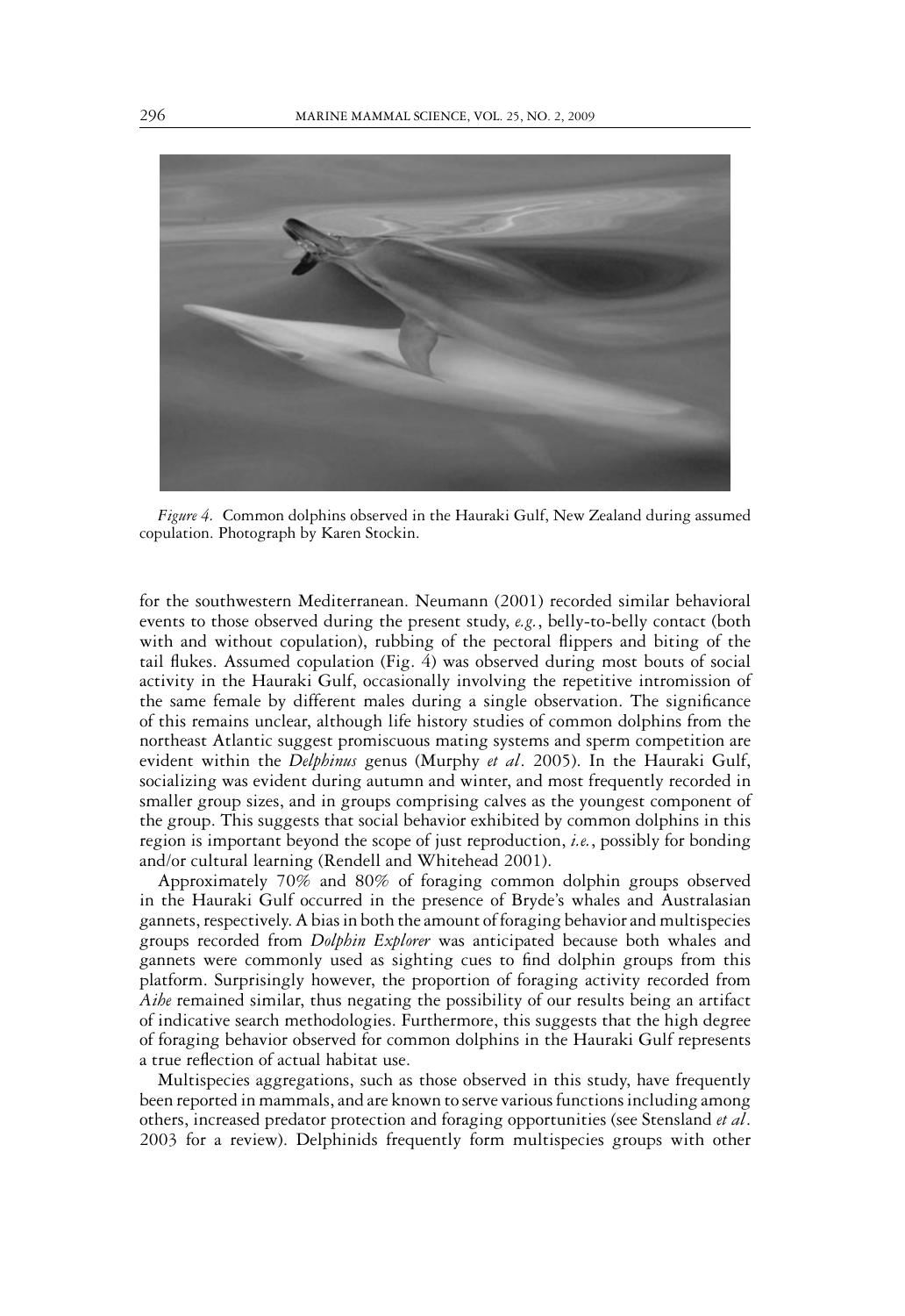cetaceans (*e.g.*, Frantzis and Herzing 2002, Herzing *et al*. 2003), but are also observed in multispecies groups containing large tunas *Thunnus* sp. (*e.g.*, Buckland *et al*. 1992, Das *et al*. 2003, Rogan and Mackey 2007) and various avian species (*e.g.*, Evans 1982, Martin 1986, Clua and Grosvalet 2001, Svane 2005). Further research conducted on other associated marine taxa, particularly fish species, would be helpful to our understanding of these multispecies feeding aggregations.

### *Study Limitations*

The systematic following of groups or individuals in a population can contribute greatly to our understanding of the behavior of a species. However, inevitably with vessel-based follows of dolphins, the potential impact of the boat itself has to be taken into consideration when studying behavior. In this study, it was not possible to undertake land-based theodolite surveys because dolphin distribution was wide and occurrence close to shore was not predictable (Stockin *et al*. 2008*a*). Since boat-based surveys were necessary, we adopted protocols proven to minimize the potential impact of the observing vessel (Stockin *et al*. 2008*b*), and used a four-stroke outboard engine for reduced noise and exhaust emissions.

The frequency of multispecies groups was greater from *Dolphin Explorer*, and undoubtedly overestimated owing to the use of binoculars to detect seabirds and whales. However, less bias was anticipated from *Aihe* due to important differences in survey methodology. Areas searched from this platform were neither dependent upon previous dolphin encounters nor the presence of indicator species. Moreover, the conscious decision not to use binoculars to detect indicator species from *Aihe*, balanced the probability of observing both single- and multispecies groups.

We acknowledge that conspicuous surface activity and the presence of indicator species can arguably bias the activity budget. *Dolphin Explorer* frequently used feeding Australasian gannets as indicator species to locate dolphins, thus providing bias toward feeding groups of common dolphins. However, comparison of the *initial* and *lagged* behavioral states revealed no significant difference in the prevalence of foraging or other more conspicuous surface behaviors. Thus, it would appear that the importance of the Hauraki Gulf as a feeding ground for common dolphins is not merely an artifact of the way the dolphins were detected, but an accurate representation of how these waters are used by common dolphins.

#### *Management Implications*

Within New Zealand, the Hauraki Gulf is already acknowledged as a significant coastal, marine, and island ecosystem and given special status through the Hauraki Gulf Marine Park Act (2000). However, there is a strong argument for explicit and specific management strategies to be developed and applied for species that rely on this region for important biological processes, for example, feeding. Here, we present evidence that common dolphins utilize the Hauraki Gulf extensively for foraging. Foraging activity recorded in this region appears considerably higher than that reported by Neumann (2001) for the Bay of Plenty, or that reported for other common dolphin populations overseas. This is likely the result of a combination of factors, including prey availability, and possibly the need to meet the energetic demands related to calving and lactation (Bernard and Hohn 1989), especially because Hauraki Gulf waters are used as a calving/nursery area (Stockin *et al*. 2008*a*). Understanding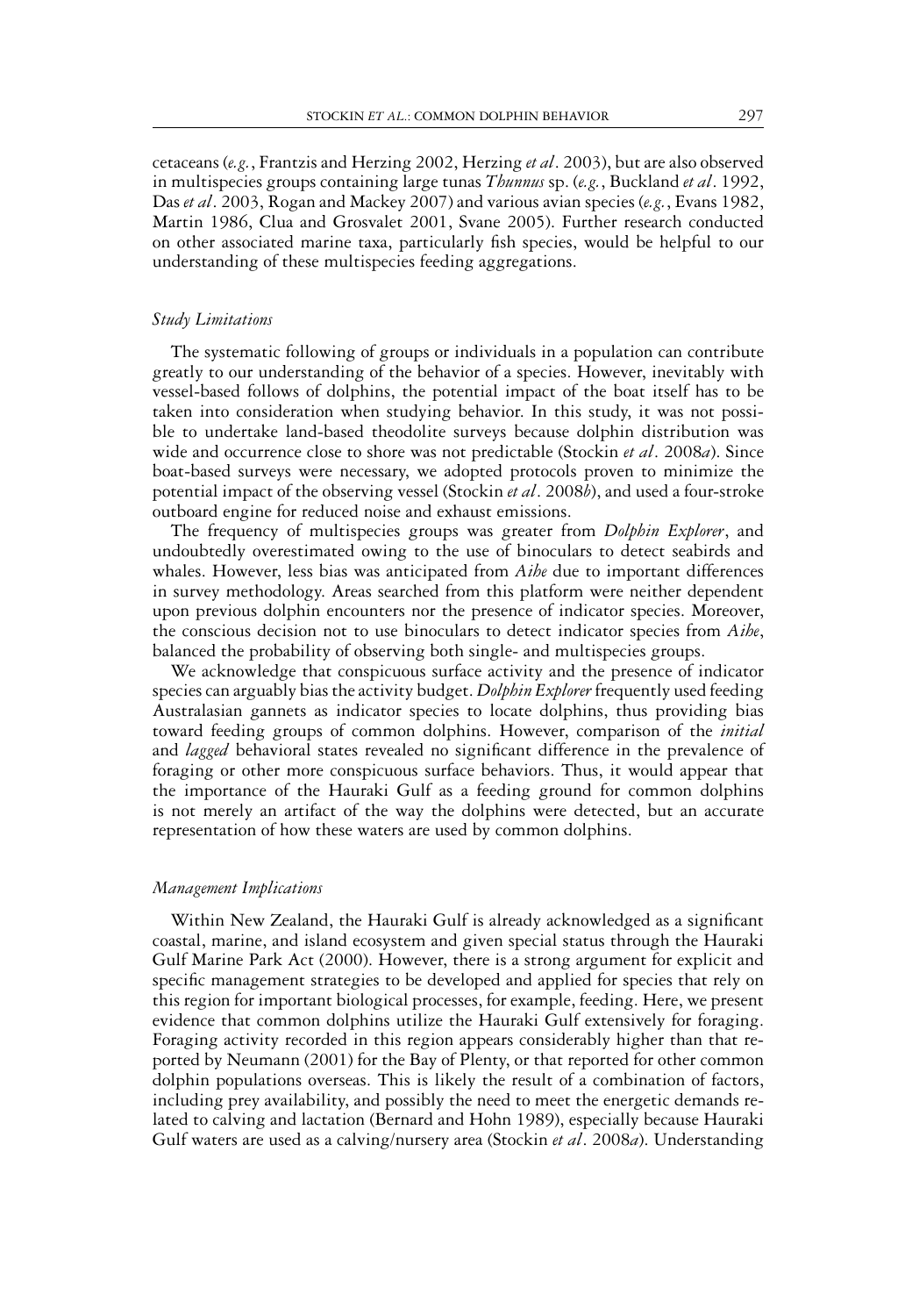the importance of Hauraki Gulf waters for feeding is of notable importance, particularly given the apparent susceptibility of foraging common dolphins to tour boat interactions (Stockin *et al*. 2008*b*).

This study provides evidence to suggest that the Hauraki Gulf is a unique habitat that offers significant opportunities for common dolphins, allowing them to spend less time traveling and searching for food and, consequently more time foraging, resting, breeding, and raising calves. The Hauraki Gulf is clearly an important ecosystem for common dolphins, thus wise management of its marine resources is critical given the increasing demands being placed on it by nearby urban population growth and increasing recreational use.

# **ACKNOWLEDGMENTS**

The authors thank the staff and crew of *Dolphin Explorer* and the late Stephen Stembridge for providing an observation platform. This research would not have been possible without the numerous voluntary research assistants who participated in the New Zealand Common Dolphin Project. Aspects of this work were funded by the Whale and Dolphin Conservation Society (WDCS), the Royal Society of New Zealand (RSNZ), and the Institute of Natural Resources (INR) at Massey University. KAS is a recipient of the Association of Commonwealth Universities (ACU) doctoral scholarship. We thank Giovanni Bearzi, Ana Cañadas, Maddalena Bearzi, and Ingrid Visser for their communications. Earlier drafts of this manuscript were improved by constructive comments from Giovanni Bearzi and two anonymous reviewers.

#### LITERATURE CITED

- ACEVEDO, A. 1991. Behaviour and movements of bottlenose dolphins, *Tursiops truncatus*, in the entrance to Ensenada De La Paz, Mexico. Aquatic Mammals 17:137–147.
- ADEYEMO, A. I. 1997. Diurnal activities of green monkeys *Cercopithecus aethiops* in Old Oyo National Park, Nigeria. South African Journal of Wildlife Research 27:24–26.
- ALTMANN, J. 1974. Observational study of behavior: Sampling methods. Behaviour 49:227– 267.
- BAIRD, R. W., J. F. BORSANI, M. B. HANSON AND P. L. TYACK. 2002. Diving and night-time behavior of long-finned pilot whales in the Ligurian Sea. Marine Ecology Progress Series 237:301–305.
- BAKER, A. N., AND B. MADON. 2007. Bryde's whales (*Balaenoptera cf. brydei* Olsen 1913) in the Hauraki Gulf and northeastern New Zealand waters. Science for Conservation 272. New Zealand Department of Conservation, Wellington, New Zealand. 23 pp.
- BALDELLOU, M., AND A. ADAN. 1997. Time, gender, and seasonality in vervet activity: A chronobiological approach. Primates 38:31–43.
- BEARZI, G. 2007. Marine conservation on paper. Conservation Biology 21:1–3.
- BEARZI, G., R. R. REEVES, G. NOTARBARTOLO-DI-SCIARA, E. POLITI, A. CAÑADAS, A. FRANTZIS AND B. MUSSI. 2003. Ecology, status and conservation of short-beaked common dolphins *Delphinus delphis* in the Mediterranean Sea. Mammal Review 33:224–252.
- BEARZI, G., S. AGAZZI, J. GONZALVO VILLEGAS, M. COSTA, S. BONIZZONI, E. POLITI, C. PIRODDI AND R. R. REEVES. 2008. Overfishing and the disappearance of short-beaked common dolphins from western Greece. Endangered Species Research 5:1–12.
- BEARZI, M. 2003. Behavioral ecology of the marine mammals of Santa Monica Bay, California. Ph.D. thesis, University of California, Los Angeles, CA. 261 pp.
- BEARZI, M. 2005. Habitat partitioning by three species of dolphins in Santa Monica Bay, California. Southern California Academy of Science Bulletin 104:113–124.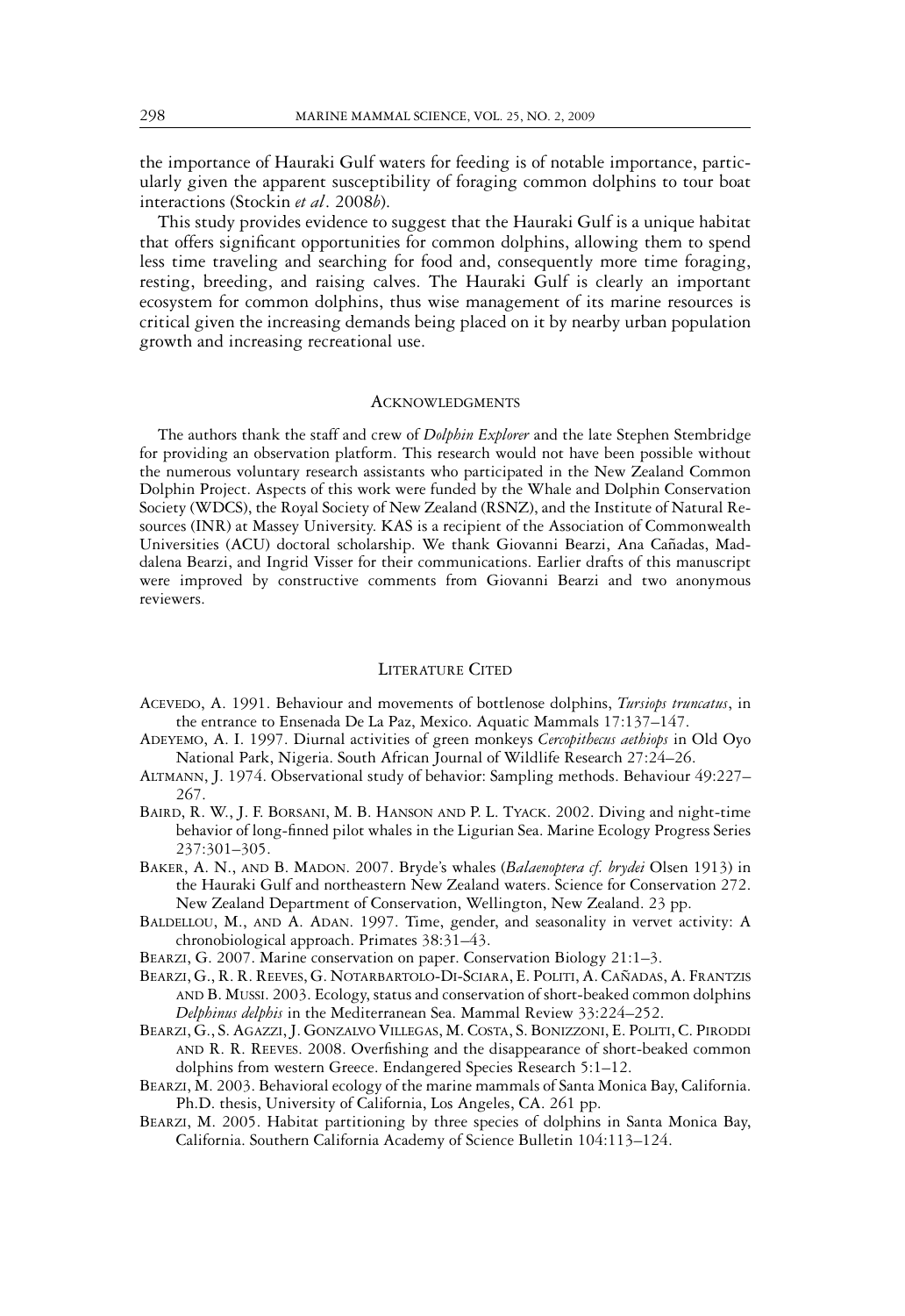- BEARZI, M. 2006. California sea lions use dolphins to locate food. Journal of Mammalogy 87:606–617.
- BERNARD, H., AND A. A. HOHN. 1989. Differences in feeding habits between pregnant and lactating spotted dolphins (*Stenella attenuata*). Journal of Mammalogy 70: 211–215.
- BOOTH, W. E., AND M. SONDERGAARD. 1989. Picophytoplankton in the Hauraki Gulf, New Zealand. New Zealand Journal of Marine and Freshwater Research 23:69–78.
- BRÄGER, S. 1993. Diurnal and seasonal behavior patterns of bottlenose dolphins (*Tursiops truncatus*). Marine Mammal Science 9:434–438.
- BUCKLAND, S. T., K. L. CATTANACH AND A. A. ANGANUZZI. 1992. Estimating trends in abundance of dolphins associated with tuna in the eastern tropical Pacific Ocean, using sightings data collected on commercial tuna vessels. Fishery Bulletin 90: 1–12.
- BURGESS, E. A. 2006. Foraging ecology of common dolphins (*Delphinus* sp.) in the Hauraki Gulf, New Zealand. M.Sc. thesis, Massey University, Auckland, New Zealand. 143 pp.
- CAÑADAS, A., AND P. S. HAMMOND. 2008. Abundance and habitat preferences of the shortbeaked common dolphin *Delphinus delphis* in the south-western Mediterranean: Implications for conservation. Endangered Species Research 4:309–331.
- CAÑADAS, A., R. SAGARMINAGA AND S. GARCÌA-TISCAR. 2002. Cetacean distribution related with depth and slope in the Mediterranean waters off southern Spain. Deep Sea Research 49:2053–2073.
- CHANG, F. H., J. ZELDIS, M. GALL AND J. D. HALL. 2003. Seasonal and spatial variation of phytoplankton assemblages, biomass and cell size from spring to summer across the north-eastern New Zealand continental shelf. Journal of Plankton Research 25:735–758.
- CLUA, E., AND F. GROSVALET. 2001. Mixed-species feeding aggregation of dolphins, large tunas and seabirds in the Azores. Aquatic Living Resource 14:11–18.
- CONSTANTINE, R., AND C. S. BAKER. 1997. Monitoring the commercial swim-with-dolphin operations in the Bay of Islands. Science for Conservation. New Zealand Department of Conservation, Wellington, New Zealand. 59 pp.
- DAS, K., C. BEANS, L. HOLSBEEK, G. MAUGER, S. D. BERROW, E. ROGAN AND J. M. BOUQUEG-NEAU. 2003. Marine mammals from northeast Atlantic: Relationship between their trophic status as determined by  $\delta^{13}C$  and  $\delta^{15}N$  measurements and their trace metal concentrations. Marine Environmental Research 56:349–365.
- EVANS, P. G. H. 1982. Associations between seabirds and cetaceans: A review. Mammal Review 12:187–206.
- FERRETTI, S., G. BEARZI AND E. POLITI. 1998. Comparing behaviour of inshore bottlenose and common dolphins in the eastern Ionian Sea through focal group surfacing pattern analysis. Page 209 *in* P. G. H. Evans and E. C. M. Parsons, eds. European Research on Cetaceans 12: Proceedings of the Twelfth Annual Conference of the European Cetacean Society. European Cetacean Society, Monaco.
- FERTL, D. 1994. Occurrence patterns and behavior of bottlenose dolphins (*Tursiops truncatus*) in the Galveston ship channel, Texas. Texas Journal of Science 46:299–317.
- FRANTZIS, A., AND D. L. HERZING. 2002. Mixed-species associations of striped dolphins (*Stenella coeruleoaba*), short-beaked common dolphins (*Delphinus delphis*), and Risso's dolphins (*Grampus griseus*) in the Gulf of Corinth (Greece, Mediterranean Sea). Aquatic Mammals 28:188–197.
- FULLER, A. 1953. Seasonal variation in the plankton and salinity of the Hauraki Gulf, New Zealand. Nature 171:525–526.
- GALLO REYNOSO, J. P. 1991. Group behavior of common dolphins (*Delphinus delphis*) during prey capture. Anales del Instituto de biologia Universidad Nacional Autonoma de Mexico Serie Zoologia 62:253–262.
- GREGORY, P. R., AND A. A. ROWDEN. 2001. Behaviour pattern of bottlenose dolphins (*Tursiops truncatus*) relative to tidal state, time-of-day, and boat traffic in Cardigan Bay, West Wales. Aquatic Mammals 27:105–113.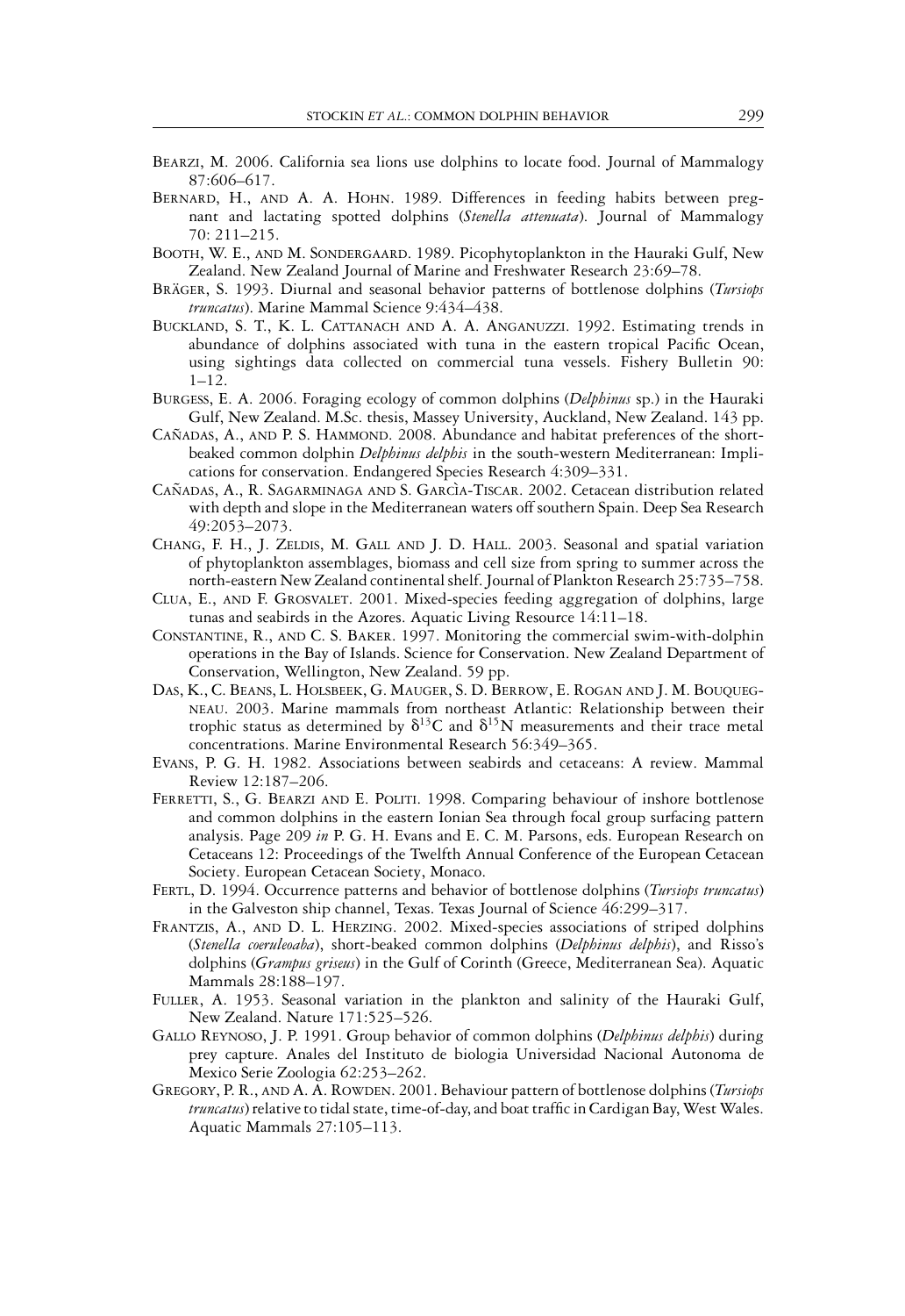- HERZING, D. L., K. MOEWE AND B. J. BRUNNICK. 2003. Interspecies interactions between Atlantic spotted dolphins, *Stenella frontalis* and bottlenose dolphins, *Tursiops truncatus*, on Great Bahama Bank, Bahamas. Aquatic Mammals 29:335–341.
- KENDRICK, T. H., AND M. P. FRANCIS. 2002. Fish assemblages in the Hauraki Gulf, New Zealand. New Zealand Journal of Marine and Freshwater Research 36:699–717.
- MACLEOD, C. D., AND A. F. ZUUR. 2005. Habitat utilization by Blainville's beaked whales off Great Abaco, northern Bahamas, in relation to seabed topography. Marine Biology 147:1–11.
- MANIGHETTI, B., AND L. CARTER. 1999. Across-shelf sediment dispersal, Hauraki Gulf, New Zealand. Marine Geology 160:271–300.
- MANN, J. 1999. Behavioral sampling methods for cetaceans: A review and critique. Marine Mammal Science 15:102–122.
- MANN, J., R. C. CONNOR, L. M. BARRE AND M. R. HEITHAUS. 2000. Female reproductive success in bottlenose dolphins (*Tursiops* sp.): Life history, habitat, provisioning, and group-size effects. Behavioral Ecology 11:210–219.
- MARTIN, A. R. 1986. Feeding association between dolphins and sheerwaters around the Azores Islands. Canadian Journal of Zoology 64:1372–1374.
- MEYNIER, L., K. A. STOCKIN, M. K. H. BANDO AND P. J. DUIGNAN. 2008. Stomach contents of common dolphins (*Delphinus* sp.) from New Zealand waters. New Zealand Journal of Marine and Freshwater Research 42:257–268.
- MURPHY, S., A. COLLET AND E. ROGAN. 2005. Mating strategy in the male common dolphin (*Delphinus delphis*): What gonadal analysis tells us. Journal of Mammalogy 86:1247– 1258.
- NEUMANN, D. R. 2001. The activity budget of free-ranging common dolphins (*Delphinus delphis*) in the northwestern Bay of Plenty, New Zealand. Aquatic Mammals 27:121– 136.
- NEUMANN, D. R., AND M. B. ORAMS. 2003. Feeding behaviours of short-beaked common dolphins, *Delphinus delphis*, in New Zealand. Aquatic Mammals 29:137–149.
- NEUMANN, D. R., AND M. B. ORAMS. 2006. Impacts of ecotourism on short-beaked common dolphins (*Delphinus delphis*) in Mercury Bay, New Zealand. Aquatic Mammals 32:1–9.
- POWERS, D. R., AND T. MCKEE. 1994. The effect of food availability on time and energy expenditures of territorial and non-territorial hummingbirds. The Condor 96:1064– 1075.
- RENDELL, L., AND H. WHITEHEAD. 2001. Culture in whales and dolphins. Behavioral and Brain Sciences 24:309–389.
- ROGAN, E., AND M. MACKEY. 2007. Megafauna bycatch in drift nets for albacore tuna (*Thunnus alalunga*) in the NE Atlantic. Fisheries Research 86:6–14.
- SCHAFFAR-DELANEY, A. 2004. Female reproductive strategies and mother-calf relationships of common dolphins (*Delphinus delphis*) in the Hauraki Gulf, New Zealand. M.Sc. thesis, Massey University, New Zealand. 221 pp.
- SCOTT, M. D., AND K. L. CATTANACH. 1998. Diel patterns in aggregations of pelagic dolphins and tunas in the eastern Pacific. Marine Mammal Science 14:401–428.
- SHANE, S. H. 1990. Behavior and ecology of the bottlenose dolphin at Sanibel Island, Florida. Pages 245–265 *in* S. Leatherwood and R. R. Reeves, eds. The bottlenose dolphin. Academic Press, Inc, San Diego, CA.
- STAFFORD, K. M., S. E. MOORE AND C. G. FOX. 2005. Diel variation in blue whale calls recorded in the eastern tropical Pacific. Animal Behaviour 69:951–958.
- STENSLAND, E., A. ANGERBJÖRN AND P. BERGGREN. 2003. Mixed species groups in mammals. Mammal Review 33:205–223.
- STOCKIN, K. A., AND I. N. VISSER. 2005. Anomalously pigmented common dolphins (*Delphinus* sp.) off northern New Zealand. Aquatic Mammals 31:43–51.
- STOCKIN, K. A., R. S. FAIRBAIRNS, E. C. M. PARSONS, D. W. SIMS AND J. C. D. GORDON. 2001. Effects of diel and seasonal cycles on the dive duration of the minke whale, *Balaenoptera acutorostrata*. Journal of the Marine Biological Association UK 81:189–190.